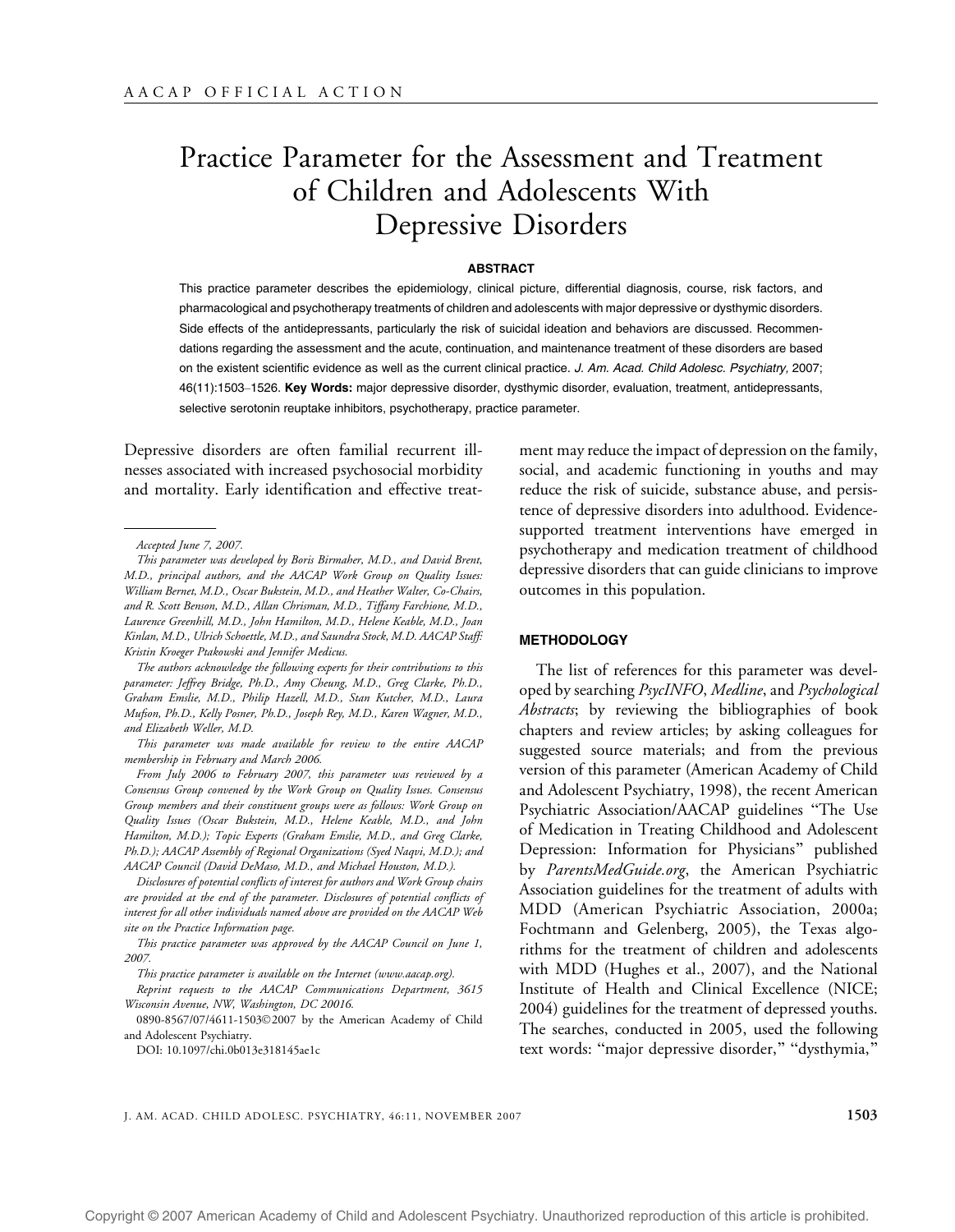antidepressants," and "psychotherapy" (e.g., interpersonal, psychodynamic, cognitive) combined with the word "child." The searches covered the period 1990 to January 2007 and only articles that included depressive disorders were included. Given space limitations, we mainly cited review articles published in refereed journals and added new relevant articles not included in the reviews.

## **DEFINITIONS**

The terminology in this practice parameter is consistent with the DSM-IV-TR (American Psychiatric Association, 2000b). Unless specified, the term "depression" encompasses both major depressive disorder (MDD) and dysthmic disorder (DD). Impairment means reduced functioning in one or more major areas of life (academic performance, family relationships, and peer interactions).

The information included in this parameter pertains mainly to MDD. There are few clinical studies and no controlled trials for the treatment of DD in youths. However, based on the limited adult literature (American Psychiatric Association, 2000a), efficacious treatments for MDD may also be useful for the management of DD.

In this parameter, unless otherwise specified, the terms "child" and "youths," respectively, refer to children and adolescents. "Parent" refers to parent or legal guardian.

### **EPIDEMIOLOGY**

The prevalence of MDD is estimated to be approximately 2% in children and 4% to 8% in adolescents, with a male-to-female ratio of 1:1 during childhood and 1:2 during adolescence (Birmaher et al., 1996). The risk of depression increases by a factor of 2 to 4 after puberty, particularly in females (Angold et al., 1998), and the cumulative incidence by age 18 is approximately 20% in community samples (Lewinsohn et al., 1998).

Approximately 5% to 10% of children and adolescents have subsyndromal symptoms of MDD. These youths have considerable psychosocial impairment, high family loading for depression, and an increased risk of suicide and developing MDD (Fergusson et al., 2005; Gonzales-Tejera et al., 2005; Lewinsohn et al., 2000; Pine et al., 1998). The few epidemiological studies on DD have reported a prevalence of 0.6% to

1.7% in children and 1.6% to 8.0% in adolescents (Birmaher et al., 1996).

Studies in adults and one study in youths have suggested that each successive generation since 1940 is at greater risk of developing depressive disorders and that these disorders have their onset at a younger age (Birmaher et al., 1996).

## CLINICAL PRESENTATION

Clinical depression manifests as a spectrum disorder with symptoms ranging from subsyndromal to syndromal. To be diagnosed with a syndromal disorder (MDD), a child or adolescent must have at least 2 weeks of persistent change in mood manifested by either depressed or irritable mood and/or loss of interest and pleasure plus a group of other symptoms including wishing to be dead, suicidal ideation or attempts; increased or decreased appetite, weight, or sleep; and decreased activity, concentration, energy, or self-worth or exaggerated guilt (American Psychiatric Association, 2000b; World Health Organization, 1992). These symptoms must represent a change from previous functioning and produce impairment in relationships or in performance of activities. Furthermore, symptoms must not be attributable only to substance abuse, use of medications, other psychiatric illness, bereavement, or medical illness.

Overall, the clinical picture of MDD in children and adolescents is similar to the clinical picture in adults, but there are some differences that can be attributed to the child's physical, emotional, cognitive, and social developmental stages (Birmaher et al., 1996; Fergusson et al., 2005; Kaufman et al., 2001; Klein et al., 2005; Lewinsohn et al., 2003a; Luby et al., 2004; Yorbik et al., 2004). For example, children may have mood lability, irritability, low frustration tolerance, temper tantrums, somatic complaints, and/or social withdrawal instead of verbalizing feelings of depression. Also, children tend to have fewer melancholic symptoms, delusions, and suicide attempts than depressed adults.

There are different subtypes of MDD, which may have prognostic and treatment implications. Psychotic depression has been associated with family history of bipolar and psychotic depression (Haley et al., 1988; Strober et al., 1993), more severe depression, greater long-term morbidity, resistance to antidepressant monotherapy, and, most notably, increased risk of bipolar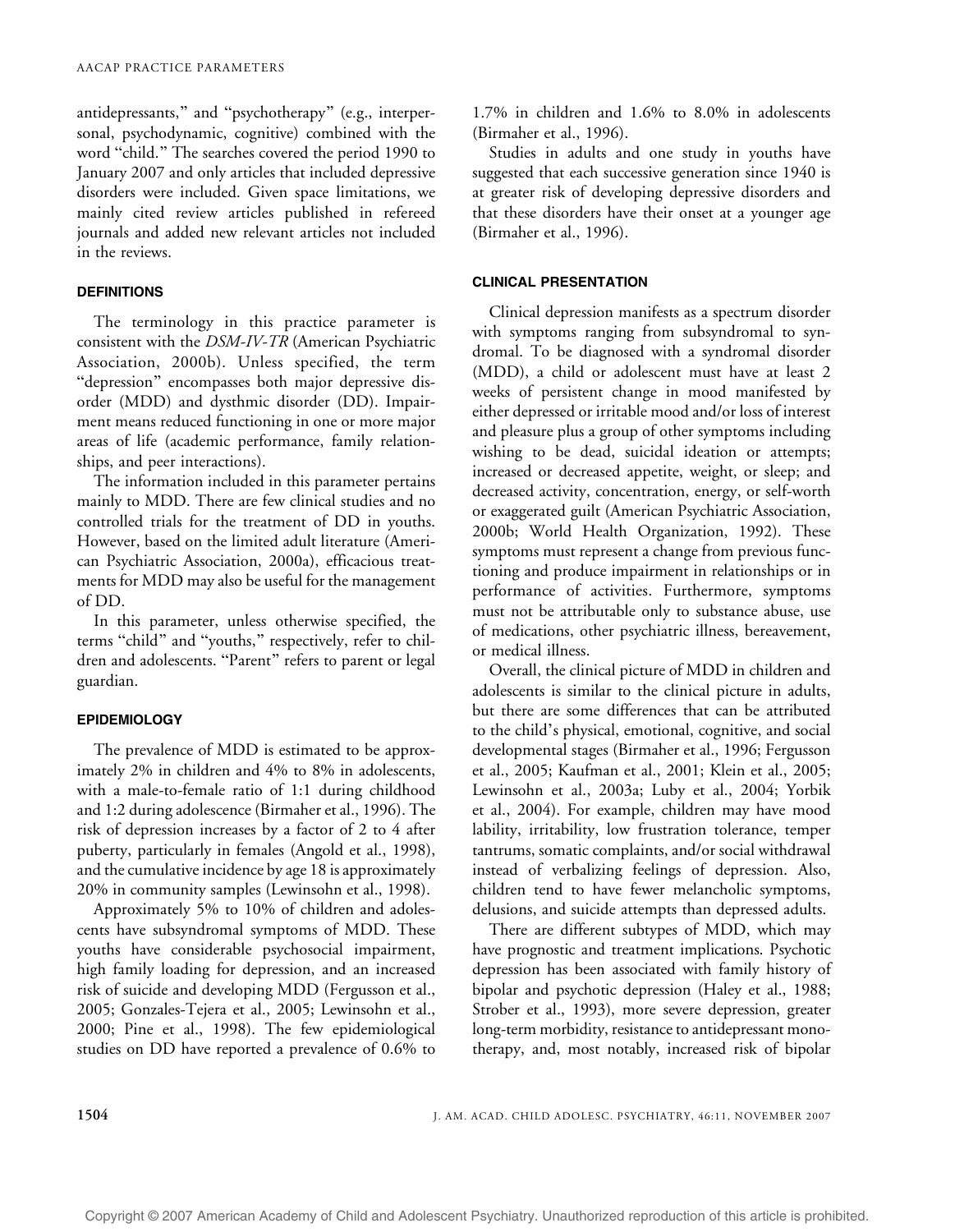disorder (Strober and Carlson, 1982). MDD can be manifested with atypical symptoms such as increased reactivity to rejection, lethargy (leaden paralysis), increased appetite, craving for carbohydrates, and hypersomnia (Stewart et al., 1993; Williamson et al., 2000). Youths with seasonal affective disorder (SAD; Swedo et al., 1995) mainly have symptoms of depression during the season with less daylight. SAD should be differentiated from depression triggered by school stress because both usually coincide with the school calendar.

DD consists of a persistent, long-term change in mood that generally is less intense but more chronic than in MDD. As a consequence, DD is often overlooked or misdiagnosed. Although the symptoms of dysthymia are not as severe as in MDD, they cause as much or more psychosocial impairment (Kovacs et al., 1994; Masi et al., 2001). For a DSM-IV diagnosis of DD, a child must have depressed mood or irritability on most days for most of the day for a period of 1 year, as well as two other symptoms from a group including changes in appetite or weight and changes in sleep; problems with decision-making or concentration; and low self-esteem, energy, and hope (American Psychiatric Association, 2000b).

## **COMORBIDITY**

Both MDD and DD are usually accompanied by other psychiatric and medical conditions, and often they occur together (the so-called double depression). Depending on the setting and source of referral, 40% to 90% of youths with depressive disorder also have other psychiatric disorders, with up to 50% having two or more comorbid diagnoses. The most frequent comorbid diagnoses are anxiety disorders, followed by disruptive disorders, attention-deficit/hyperactivity disorder (ADHD), and, in adolescents, substance use disorders. MDD and DD usually manifest after the onset of other psychiatric disorders (e.g., anxiety), but depression also increases the risk of the development of nonmood psychiatric problems such as conduct and substance abuse disorders (Angold et al., 1999; Birmaher et al., 1996; Fombonne et al., 2001a,b; Lewinsohn et al., 1998, 2003a; Rohde et al., 1991).

#### DIFFERENTIAL DIAGNOSIS

Several psychiatric (e.g., anxiety, dysthymia, ADHD, oppositional defiant disorder, pervasive developmental disorder, substance abuse) and medical disorders (e.g., hypothyroidism, mononucleosis, anemia, certain cancers, autoimmune diseases, premenstrual dysphoric disorder, chronic fatigue syndrome) as well as conditions such as bereavement and depressive reactions to stressors (adjustment disorder) may co-occur with or mimic MDD or DD. These conditions may cause poor self-esteem or demoralization, but should not be diagnosed as MDD or DD unless they meet criteria for these disorders. Moreover, the symptoms of the above-noted conditions may overlap with the symptoms of depression (e.g., tiredness, poor concentration, sleep and appetite disturbances), making the differential diagnosis complicated. Also, medications (e.g., stimulants, corticosteroids, contraceptives) can induce depression-like symptomatology. The diagnosis of MDD or DD can be made if depressive symptoms are not due solely to the illnesses or the medications and if the child fulfills the criteria for these depressive disorders.

Because most children and adolescents presenting to treatment are experiencing their first episode of depression, it is difficult to differentiate whether their depression is part of unipolar major depression or the depressive phase of bipolar disorder. Certain indicators such as high family loading for bipolar disorder, psychosis, and history of pharmacologically induced mania or hypomania may herald the development of bipolar disorder (Birmaher et al., 1996). It is important to evaluate carefully for the presence of subtle or shortduration hypomanic symptoms because these symptoms often are overlooked and these children and adolescents may be more likely to become manic when treated with antidepressant medications (Martin et al., 2004). It is also important to note that not all children who become activated or hypomanic while receiving antidepressants have bipolar disorder (Wilens et al., 1998).

## CLINICAL COURSE

The median duration of a major depressive episode for clinically referred youths is about 8 months and for community samples, about 1 to 2 months. Although most children and adolescents recover from their first depressive episode, longitudinal studies of both clinical and community samples of depressed youths have shown that the probability of recurrence reaches 20% to 60% by 1 to 2 years after remission and climbs to 70% after 5 years (Birmaher et al., 2002; Costello et al.,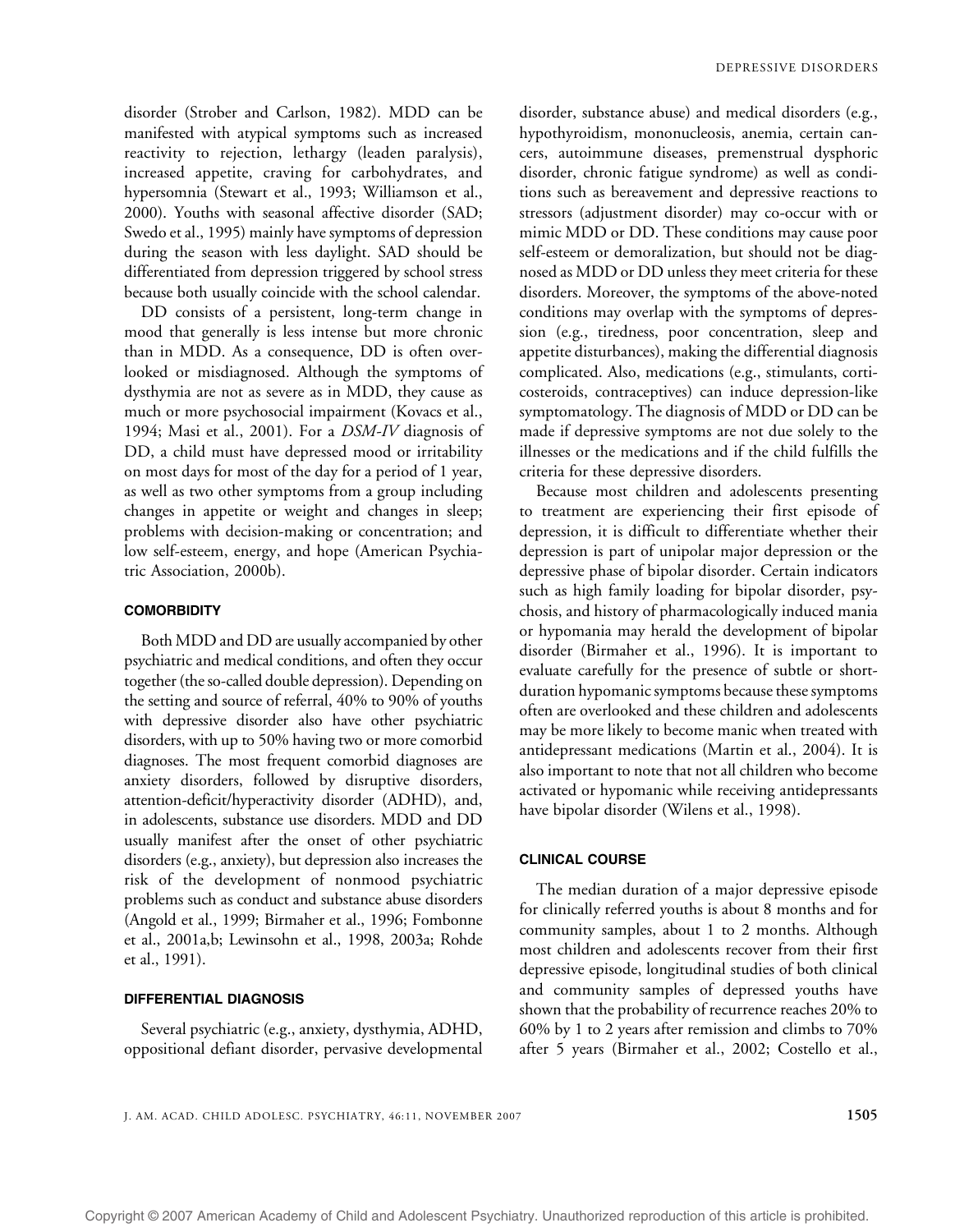2002). Recurrences can persist throughout life, and a substantial proportion of children and adolescents with MDD will continue to suffer MDD during adulthood. Moreover, between 20% and 40% will develop bipolar disorder, particularly if they have the risk factors described above (Geller et al., 1994; Strober and Carlson, 1982).

Childhood depression, compared with adult-onset depression, appears to be more heterogeneous. Some children may have a strong family history of mood disorders and high risk of recurrences, whereas others may develop bipolar disorder or be more likely to develop behavior problems and substance abuse than depression (Birmaher et al., 2002; Fombonne et al., 2001a,b; Harrington, 2001; Weissman et al., 1999). Although there are some differences, for the most part the predictors of recovery, relapse, and recurrence overlap. In general, greater severity, chronicity, or multiple recurrent episodes, comorbidity, hopelessness, presence of residual subsyndromal symptoms, negative cognitive style, family problems, low socioeconomic status, and exposure to ongoing negative events (abuse, family conflict) are associated with poor outcome (Birmaher et al., 2002; Lewinsohn et al., 1998).

Childhood DD has a protracted course, with a mean episode length of approximately 3 to 4 years for clinical and community samples, and is associated with an increased risk of subsequent MDD and substance use disorders (Klein et al., 1988; Kovacs et al., 1994; Lewinsohn et al., 1991).

#### **COMPLICATIONS**

If untreated, MDD may affect the development of a child's emotional, cognitive, and social skills and may interfere considerably with family relationships (Birmaher et al., 1996, 2002; Lewinsohn et al., 2003b). Suicide attempts and completion are among the most significant and devastating sequelae of MDD with approximately 60% report having thought about suicide and 30% actually attempt suicide (American Academy of Child and Adolescent Psychiatry, 2001; Brent et al., 1999; Gould et al., 1998). The risk of suicidal behavior increases if there is a history of suicide attempts, comorbid psychiatric disorders (e.g., disruptive disorders, substance abuse), impulsivity and aggression, availability of lethal agents (e.g., firearms), exposure to negative events (e.g., physical or sexual abuse, violence), and a family history of suicidal behavior (Beautrais, 2000; Brent et al., 1988; Gould et al., 1998).

Children and adolescents with depressive disorders are also at high risk of substance abuse (including nicotine dependence), legal problems, exposure to negative life events, physical illness, early pregnancy, and poor work, academic, and psychosocial functioning. After an acute episode of depression, a slow and gradual improvement in psychosocial functioning may occur unless there are relapses or recurrences. However, psychosocial difficulties frequently persist after the remission of the depressive episode, underscoring the need for continuing treatment for the depression as well as treatment that addresses associated psychosocial and contextual issues (Fergusson and Woodward, 2002; Hammen et al., 2003, 2004; Lewinsohn et al., 2003b).

In addition to the depressive disorder, other factors such as comorbid psychopathology, physical illness, poor family functioning, parental psychopathology, low socioeconomic status, and exposure to negative life events may affect the psychosocial functioning of depressed youths (Birmaher et al., 1996; Fergusson and Woodward, 2002; Lewinsohn et al., 1998, 2003b).

#### RISK FACTORS

High-risk, adoption, and twin studies have shown that MDD is a familial disorder, which is caused by the interaction of genetic and environmental factors (Birmaher et al., 1996; Caspi et al., 2003; Kendler et al., 2005; Pilowsky et al., 2006; Pine et al., 1998; Reinherz et al., 2003; Weissman et al., 2005, 2006b). In fact, the single most predictive factor associated with the risk of developing MDD is high family loading for this disorder (Nomura et al., 2002; Weissman et al., 2005).

The onset and recurrences of major depression may be moderated or mediated by the presence of stressors such as losses, abuse, neglect, and ongoing conflicts and frustrations. However, the effects of these stressors also depend on the child's negative attributional styles for interpreting and coping with stress, support, and genetic factors. Other factors such as the presence of comorbid disorders (e.g., anxiety, substance abuse, ADHD, eating disorders), medical illness (e.g., diabetes), use of medications, biological, and sociocultural factors have also been related to the development and maintenance of depressive symptomatology (Caspi et al., 2003; Costello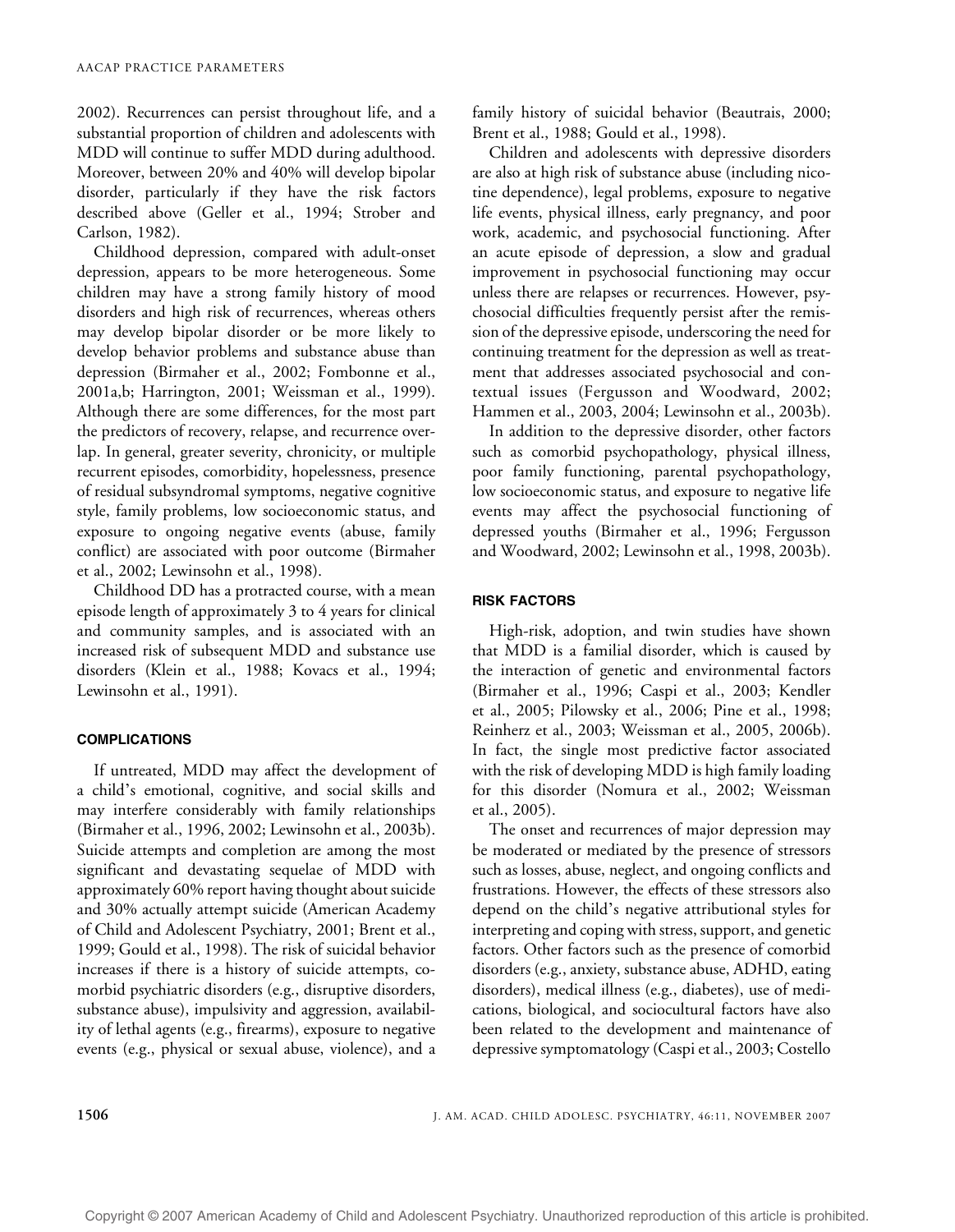et al., 2002; Garber and Hilsman, 1992; Kaufman et al., 2001; Kendler et al., 2005; Lewinsohn et al., 1998; Pine et al., 1998, 2002, 2004; Rey et al., 2004; Weissman et al., 2005; Williamson et al., 1998).

## EVIDENCE BASE FOR PRACTICE PARAMETERS

The AACAP develops both patient-oriented and clinician-oriented practice parameters. Patient-oriented parameters provide recommendations to guide clinicians toward the best treatment practices. Treatment recommendations are based both on empirical evidence and clinical consensus and are graded according to the strength of the empirical and clinical support. Clinician-oriented parameters provide clinicians with the information (stated as principles) needed to develop practice-based skills. Although empirical evidence may be available to support certain principles, principles are primarily based on expert opinion and clinical experience.

In this parameter, recommendations for best treatment practices are stated in accordance with the strength of the underlying empirical and/or clinical support, as follows:

- [MS] *Minimal Standards* are applied to recommendations that are based on rigorous empirical evidence (e.g., randomized controlled trials) and/or overwhelming clinical consensus. Minimal standards apply more than 95% of the time (i.e., in almost all cases).
- [CG] *Clinical Guidelines* are applied to recommendations that are based on strong empirical evidence (e.g., non-randomized controlled trials) and/or strong clinical consensus. Clinical guidelines apply approximately 75% of the time (i.e., in most cases).
- [OP] *Option* is applied to recommendations that are acceptable based on emerging empirical evidence (e.g., uncontrolled trials or case series/reports) or clinical opinion, but lack strong empirical evidence and/or strong clinical consensus.
- [NE] *Not Endorsed* is applied to practices that are known to be ineffective or contraindicated.

The strength of the empirical evidence is rated in descending order as follows:

• [rct] Randomized controlled trial is applied to studies in which subjects are randomly assigned to two or more treatment conditions

- [ct] Controlled trial is applied to studies in which subjects are nonrandomly assigned to two or more treatment conditions
- [ut] *Uncontrolled trial* is applied to studies in which subjects are assigned to one treatment condition
- [cs] *Case series/report* is applied to a case series or a case report

## **CONFIDENTIALITY**

Recommendation 1. The Clinician Should Maintain a Confidential Relationship With the Child or Adolescent While Developing Collaborative Relationships With Parents, Medical Providers, Other Mental Health Professionals, and Appropriate School Personnel [MS].

At the outset of the initial contact, the clinician should clarify with the patient and parents the boundaries of the confidential relationship that will be provided. The child's right to a confidential relationship is determined by law that varies by state. Each state has mandatory child abuse reporting requirements. Parents will expect information about the treatment plan, the safety plan, and progress toward goals of treatment. The child should expect that suicide or violence risk issues will be communicated to the parents. The clinician should request permission to communicate with medical providers, other mental health professionals involved in the treatment, and appropriate school personnel. Clinicians should provide a mechanism for parents to communicate concerns about deterioration in function and high-risk behaviors such as suicide threats or substance use.

## **SCREENING**

Recommendation 2. The Psychiatric Assessment of Children and Adolescents Should Routinely Include Screening Questions About Depressive Symptomatology [MS].

Clinicians should screen all children and adolescents for key depressive symptoms including depressive or sad mood, irritability, and anhedonia. A diagnosis of a depressive disorder should be considered if these symptoms are present most of the time, affect the child's psychosocial functioning, and are above and beyond what is expected for the chronological and psychological age of the child. To screen for depressive symptoms, clinicians

J. AM. ACAD. CHILD ADOLESC. PSYCHIATRY, 46:11, NOVEMBER 2007 1507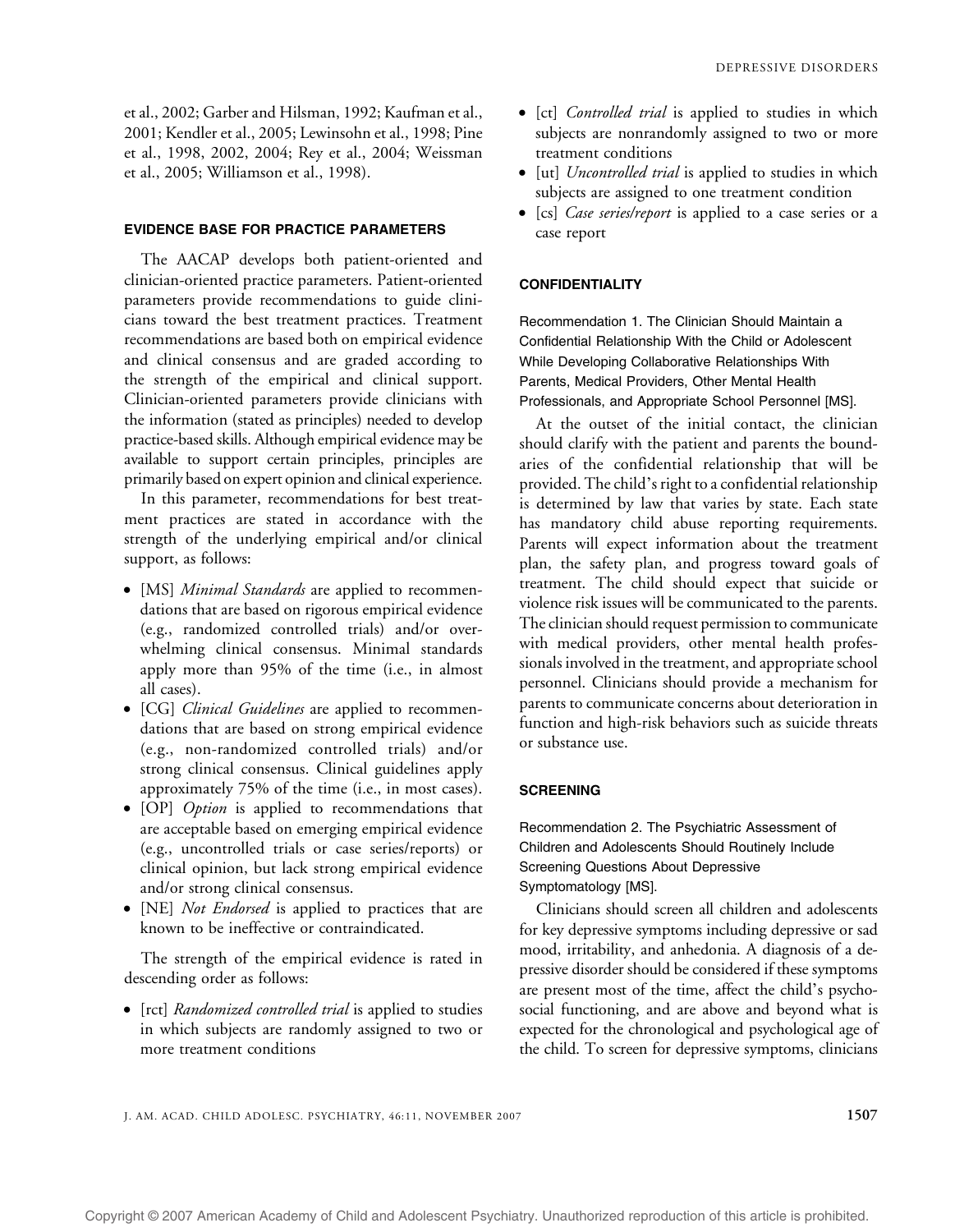could use checklists derived from the DSM or ICD-10 criteria for depressive disorders, clinician-based instruments, and/or child and parent depression self-reports (American Academy of Child and Adolescent Psychiatry, 1997; Klein et al., 2005; Myers and Winters, 2002).

## EVALUATION

Recommendation 3. If the Screening Indicates Significant Depressive Symptomatology, the Clinician Should Perform a Thorough Evaluation to Determine the Presence of Depressive and Other Comorbid Psychiatric and Medical Disorders [MS].

A comprehensive psychiatric diagnostic evaluation is the single most useful tool available to diagnose depressive disorders. The psychiatric assessment of depressed children and adolescents must be performed by a developmentally sensitive clinician who is able to achieve good rapport with children. For example, children may either have difficulties verbalizing their feelings or alternatively deny that they are depressed. Thus, the clinician should also be attentive to observable manifestations of depression such as irritability, changes in sleep habits, decline in school performance, and withdrawal from previous pleasurable activities.

Clinicians should evaluate the child's and family's strengths. Also, the evaluation should be sensitive to ethnic, cultural, and religious characteristics of the child and his or her family that may influence the presentation, description, or interpretation of symptoms and the approach to treatment.

The evaluation should include direct interviews with the child and parents/caregivers and, ideally, with the adolescent alone. Also, whenever appropriate, other informants including teachers, primary care physicians, social services professionals, and peers should be interviewed. Subtypes of depressive disorders (seasonal, mania/hypomania, psychosis, subsyndromal, symptoms of depression), comorbid psychiatric disorders, medical illnesses, and (as indicated) physical examinations and laboratory tests are among the areas that should be evaluated. Because of the prognostic and treatment implications, as described under Differential Diagnosis above, it is crucial to evaluate for the presence of lifetime manic or hypomanic symptoms.

Several standardized structured and semistructured interviews are available for the evaluation of psychiatric symptoms in children older than 7 years (American

Academy of Child and Adolescent Psychiatry, 1997; Klein et al., 2005; Myers and Winters, 2002) and more recently in younger children (Luby et al., 2003). However, many of these interviews are too long to be carried out in clinical settings, require special training, and have low parent-child agreement. Parents' reports also may be influenced by their own psychopathology, highlighting the importance of obtaining information not only from parents but also from the child and other sources, including teachers.

In the assessment of the onset and course of mood disorders, it is helpful to use a mood diary and a mood timeline that uses school years, birthdays, and so forth as anchors. Mood is rated from very happy to very sad and/or very irritable to nonirritable, and normative and non-normative stressors as well as treatments are noted. The mood timeline can help children and their parents to visualize the course of their mood and comorbid conditions, identify events that may have triggered the depression, and examine the relationship between treatment and response. At present, no biological or imaging tests are clinically available for the diagnosis of depression.

Evaluation of a child's functioning can be done through the use of several rating scales (American Academy of Child and Adolescent Psychiatry, 1997; Winters et al., 2005). Among the shortest and simplest ones are the Children's Global Assessment Scale (Shaffer et al., 1983) and the Global Assessment of Functioning (American Psychiatric Association, 2000b).

Finally, the clinician, together with the child and parents, should evaluate the appropriate intensity and restrictiveness of care (e.g., hospitalization). The decision for the level of care will depend primarily on level of function and safety to self and others, which in turn are determined by the severity of depression, presence of suicidal and/or homicidal symptoms, psychosis, substance dependence, agitation, child's and parents' adherence to treatment, parental psychopathology, and family environment.

## Recommendation 4. The Evaluation Must Include Assessment for the Presence of Harm to Self or Others [MS].

Suicidal behavior exists along a continuum from passive thoughts of death to a clearly developed plan and intent to carry out that plan (American Academy of Child and Adolescent Psychiatry, 2001; Gould et al.,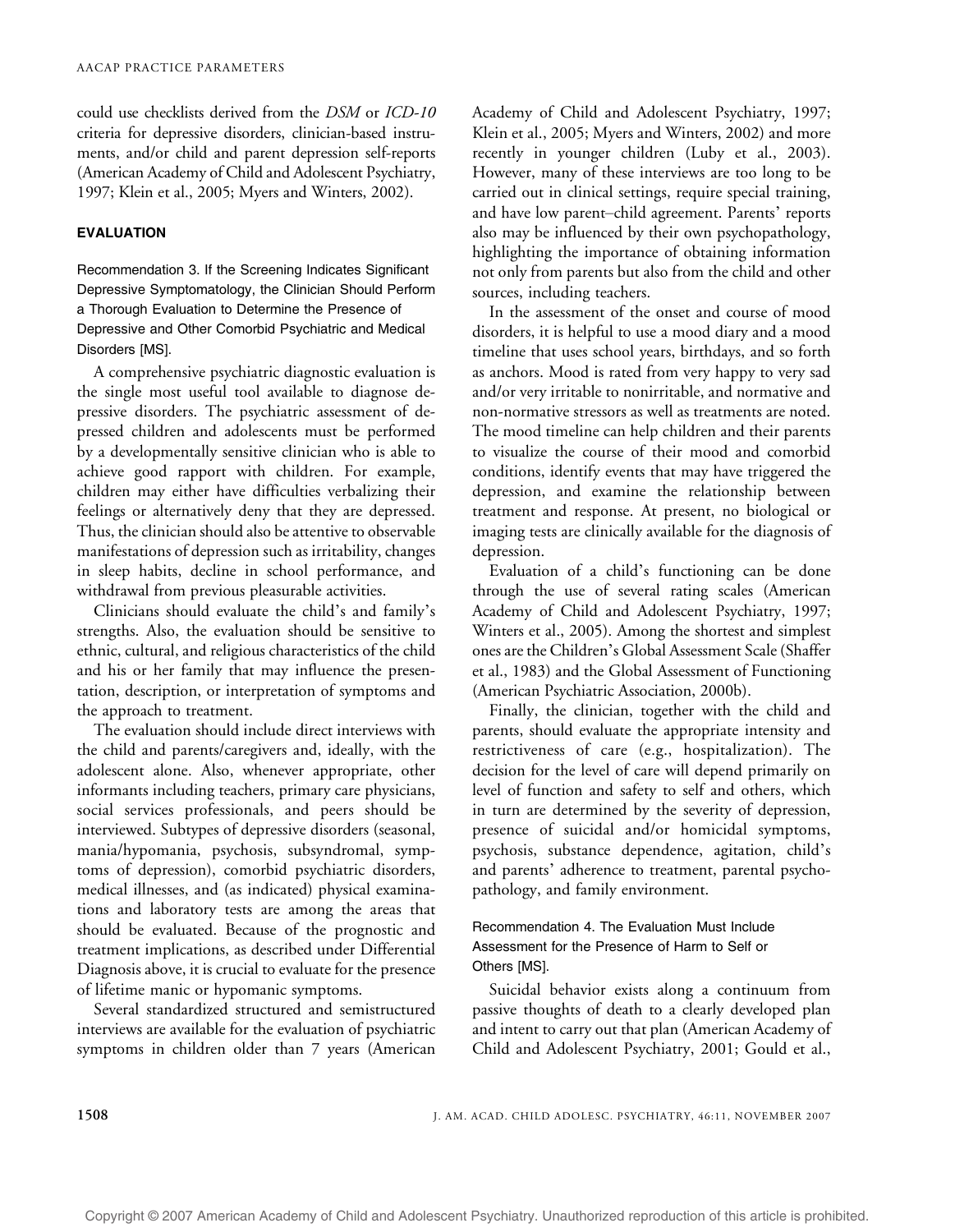1998). Because depression is closely associated with suicidal thoughts and behavior, it is imperative to evaluate these symptoms at the initial and subsequent assessments (American Academy of Child and Adolescent Psychiatry, 2001; Gould et al., 1998). For this purpose, low burden tools to track suicidal ideation and behavior such as the Columbia-Suicidal Severity Rating Scale can be used. Also, it is crucial to evaluate the risk (e.g., age, sex, stressors, comorbid conditions, hopelessness, impulsivity) and protective factors (e.g., religious belief, concern not to hurt family) that may influence the desire to attempt suicide. Both current severity of suicidality and the most severe point of suicidality in episode and lifetime should be assessed. The presence of guns in the home should be ascertained, and the clinician should recommend that the parents secure or remove them (Brent et al., 1993b).

Clinicians should also differentiate suicidal behavior from other types of self-harm behaviors, the goal of which is to relieve negative affect. This type of behavior most commonly involves repetitive self-cutting, with clear motivation to relieve anger, sadness, or loneliness rather than to end one's life.

Homicidal behavior follows a continuum similar to suicidality, from fleeting thoughts of homicide to ideas with a plan and intent. It is important to note that suicidal and homicidal ideation can occur in the same individual; fully one third of adolescent suicide victims in one study had homicidal ideation in the week before their suicide (Brent et al., 1993a). The clinician should conduct an assessment similar to that described for suicidal ideation with regard to what factors are influencing, either positively or negatively, the degree of likelihood the patient will carry out a homicidal act. As is the case for patients at risk for suicidal behavior, it is important to restrict access to any lethal agents, particularly guns (Brent et al., 1993b).

Recommendation 5. The Evaluation Should Assess for the Presence of Ongoing or Past Exposure to Negative Events, the Environment In Which Depression Is Developing, Support, and Family Psychiatric History [MS].

As noted above, depression often results from an interaction between depressive diathesis and environmental stressors; thus, the need for a careful evaluation of current and past stressors such as physical and sexual abuse, ongoing intra- and extrafamilial conflicts, neglect, living in poor neighborhoods, and exposure to violence. If the abuse is current, then ensuring the safety of the patient is the first priority of treatment. It is also important to assess the sequelae of the exposure to negative events such as posttraumatic stress disorder.

Depression often occurs in a recurring pattern involving conflict with peers, parents, and other adult authority figures such as teachers. The relationship between conflict and depression is often bidirectional because depression can make a person more irritable, which then increases interpersonal tension, causing others to distance themselves from the depressed person, which then leads to an experience on the part of the patient of loneliness and lack of support. An assessment of the key relationships in the patient's social network is a critical component to the implementation of one type of psychotherapy for adolescent depression for which there is evidence of efficacy, namely, interpersonal psychotherapy (IPT; Mufson et al., 2004). Involvement in deviant peer groups may lead to antisocial behavior, generating more stressful life events and increasing the likelihood of depression (Fergusson et al., 2003).

The presence of family psychopathology should be evaluated to assist in both diagnosis and treatment because parental psychopathology can affect the child's ability and willingness to participate in treatment, may be predictive of course (e.g., bipolar family history), and may have an influence on treatment response. The clinician should assess for discord, lack of attachment and support, and a controlling relationship (often referred to as "affectionless control") because these can be related to risk for other psychiatric conditions such as substance abuse and conduct disorder that can complicate the presentation and course of depression (Nomura et al., 2002). For further information regarding assessment of the family, refer to the Practice Parameter for the Assessment of the Family (American Academy of Child and Adolescent Psychiatry, 2007).

#### TREATMENT

Recommendation 6. The Treatment of Depressive Disorders Should Always Include an Acute and Continuation Phase; Some Children May Also Require Maintenance Treatment [MS].

The treatment of depression is usually divided into three phases: acute, continuation, and maintenance. The main goal of the acute phase is to achieve response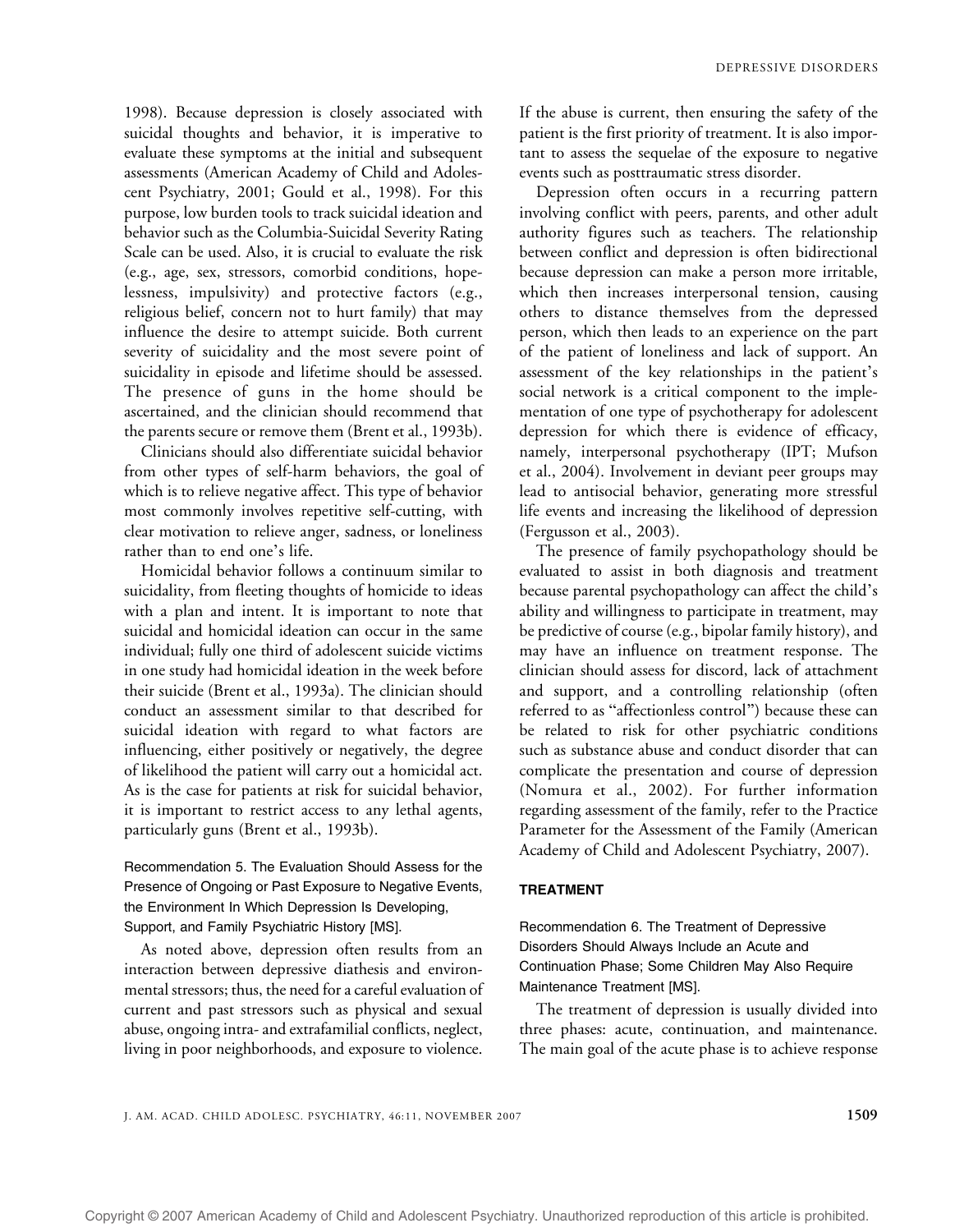and ultimately full symptomatic remission. The following are the definitions of outcome (Birmaher et al., 2000 [ut]; Emslie et al., 1998; Frank et al., 1991):

- Response: No symptoms or a significant reduction in depressive symptoms for at least 2 weeks
- Remission: A period of at least 2 weeks and <2 months with no or few depressive symptoms
- Recovery: Absence of significant symptoms of depression (e.g., no more than  $1-2$  symptoms) for  $\geq 2$ months
- Relapse: A DSM episode of depression during the period of remission
- Recurrence: The emergence of symptoms of depression during the period of recovery (a new episode)

Continuation treatment is required for all depressed youths to consolidate the response during the acute phase and avoid relapses. Finally, maintenance treatment is used to avoid recurrences in some youths who have had a more severe, recurrent, and chronic disorder.

Treatment strategies for each one of these three treatment phases are discussed in detail below. In general, the choice of treatment at each of these phases should be governed by factors such as the subject's age and cognitive development, severity and subtype of depression, chronicity, comorbid conditions, family psychiatric history, family and social environment, family and patient treatment preference and expectations, cultural issues, and availability of expertise in pharmacotherapy and/or psychotherapy.

Recommendation 7. Each Phase of Treatment Should Include Psychoeducation, Supportive Management, and Family and School Involvement [MS].

Psychoeducation. Psychoeducation refers to education of family members and the patient about the causes, symptoms, course, and different treatments of depression and the risks associated with these treatments as well as no treatment at all. Education should make the treatment and decision-making process transparent and should enlist parent and patient as collaborators in their own care. Depression is presented as an illness, not a weakness, which is no one's fault but has genetic and environmental contributions. The difficulties that the patient experiences in function are not manipulation, but the manifestations of an illness. The patient and family should be prepared for what is likely to be a

recurrent and often chronic illness that may have a prolonged period of recovery. This enables the patient and family not to be overly disappointed if recovery is prolonged, and it prepares them for the necessity of continuation and adherence to treatment. Parents also need guidance about how to parent: when to be strict and when to be lax in light of their child's depression.

Written material and reliable Web sites about depression and its treatment can help parents and their child to learn about depression and monitor the child's progress and, if the child is taking medications, potential emerging side effects.

There are no controlled trials of psychoeducation, but psychoeducation seems to improve adherence to treatment and reduce the symptoms of depression (Brent et al., 1993c [ut]; Renaud et al., 1998 [ut]). For families with depressed parents, psychoeducation with or without further interventions have also showed improvement in how families problem solve around parental illness and children's behavior and attitudes (Beardslee et al., 2003).

Supportive Management. In addition to psychoeducation, all subjects require supportive psychotherapeutic management, which may include active listening and reflection, restoration of hope, problem solving, coping skills, and strategies for maintaining participation in treatment.

Family Involvement. Even in the absence of formal family therapy, it is virtually impossible to successfully treat a child or adolescent patient without the close involvement of parents. First, the clinician has to recognize that motivation for treatment comes often from the parents, and therefore the treatment contract must involve them. Second, the parents may observe aspects of the child's functioning or symptoms that the child either is not aware of or does not wish to share, and this information is vital to the development of a realistic and effective treatment contract. Third, the parents are able to monitor their child's progress and serve as a safety net.

As described in the section about psychotherapies (Recommendation 9), despite the scarce and weak empirical evidence, knowledge of risk factors suggests that interventions with families are an important part of clinical management. These interventions should take into account the family's cultural and religious background and focus on strengthening the relationship between the identified patient and caregiver(s), provide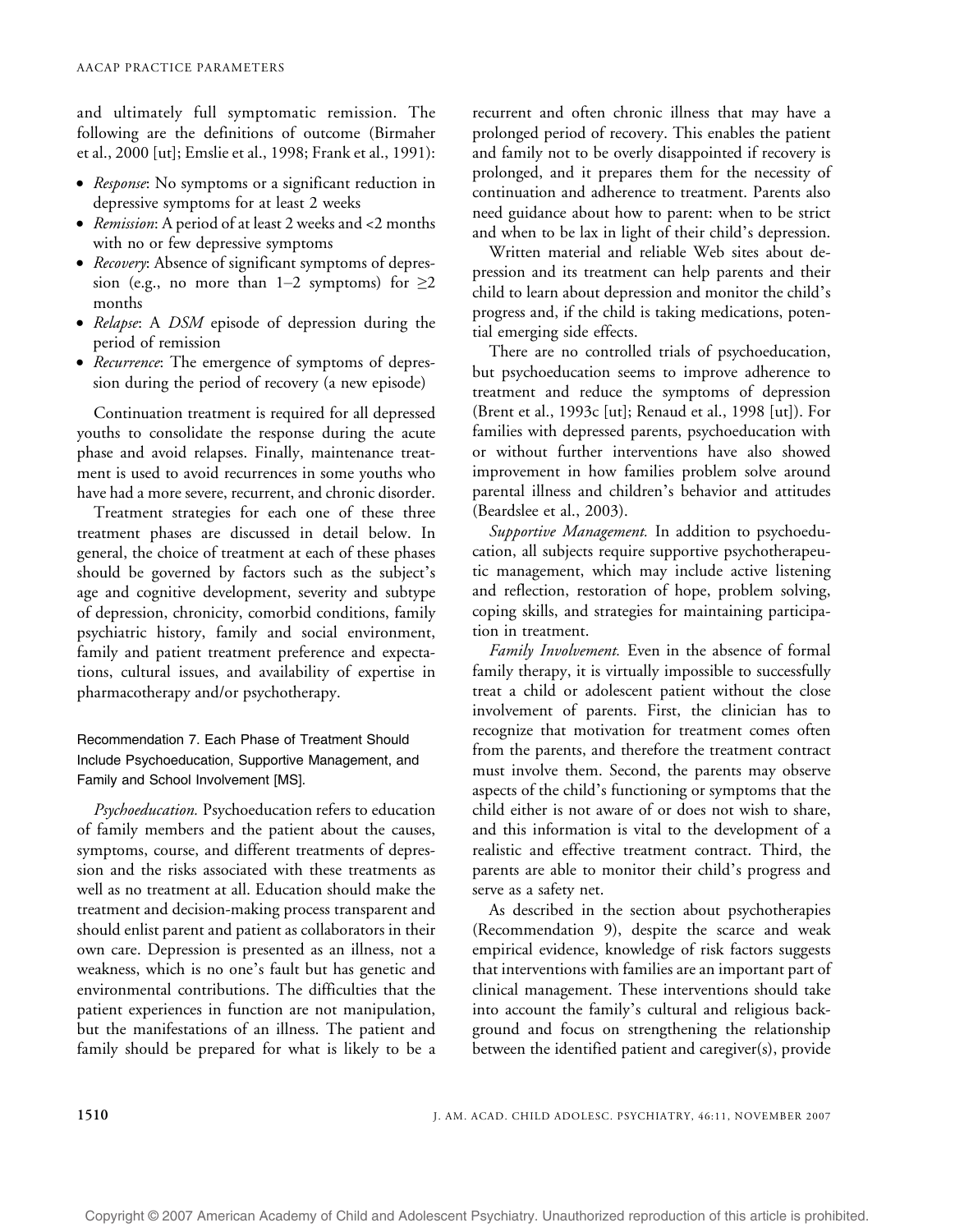parenting guidance (e.g., management of conflicts), reduce family dysfunction, and facilitate treatment referral for caregivers or siblings with psychiatric disorders and for marital conflict (Asarnow et al., 1993 [rct]; Birmaher et al., 2000 [ut]; Diamond et al., 2002 [ut]; Garber et al., 2002; Hammen et al., 2004; Nomura et al., 2002; Sanford et al., 2006). During the acute phase of treatment, especially if both parent and child are depressed, it may be difficult to do much productive family work when multiple family members are depressed and irritable. Family work that is conducted after some symptomatic relief is still important because parent- child conflict is associated not only with prolongation of depressive episodes but also with relapse and recurrence (Birmaher et al., 2000  $[ut]$ ).

School Involvement. School personnel also need psychoeducation to help them understand the disease model of depression. Issues related to confidentiality also need to be discussed. The clinician, along with the family, should advocate for some accommodations (e.g., schedule, workload) to the patient\_s current difficulties until recovery has been achieved. If after recovery the child continues to have academic difficulties, then one should suspect that there is still some subsyndromal depression or that there are other comorbid conditions (e.g., developmental learning disorders, ADHD, anxiety, substance abuse) or environmental factors that may explain the child's persistent difficulties.

Students with a depressive disorder may qualify for the Emotional Disturbance Disability categorization under the Individuals with Disabilities Education Act and therefore be eligible to receive school-based services (e.g., counseling) and accommodations that enable them to continue to learn (see Practice Parameter for Psychiatric Consultation to Schools, American Academy of Child and Adolescent Psychiatry, 2005).

Recommendation 8. Education, Support, and Case Management Appear to Be Sufficient Treatment for the Management of Depressed Children and Adolescents With an Uncomplicated or Brief Depression or With Mild Psychosocial Impairment [CG].

The current acute RCTs with psychotherapy or pharmacotherapy have reported that up to 60% of children and adolescents with MDD respond to placebo (Bridge et al., 2007 [rct]; Cheung et al., 2005 [rct]) and 15% to 30% respond to brief treatment (Goodyer, et al., 2007[rct]; Harrington et al., 1998; Renaud et al., 1998 [ut]). In fact, supportive treatment, compared with either cognitive-behavioral therapy (CBT) or IPT, is equally efficacious for those with mild depression. When patients are more severely depressed and have significant melancholic symptoms, hopelessness, or suicidal ideation/behaviors, however, supportive treatment is inferior to both of these indicated therapies (Barbe et al., 2004a [rct]; March et al., 2004 [rct]; Mufson et al., 1999 [rct]; Renaud et al., 1998 [ut]). Thus, it is reasonable, in a patient with a mild or brief depression, mild psychosocial impairment, and the absence of clinically significant suicidality or psychosis, to begin treatment with education, support, and case management related to environmental stressors in the family and school. It is expected to observe response after 4 to 6 weeks of supportive therapy.

Recommendation 9. For Children and Adolescents Who Do Not Respond to Supportive Psychotherapy or Who Have More Complicated Depressions, a Trial With Specific Types of Psychotherapy and/or Antidepressants Is Indicated [CG].

In children and adolescents with moderate to severe depression, chronic or recurrent depression, considerable psychosocial impairment, suicidality, agitation, and psychosis, supportive psychotherapy and case management are usually not adequate. For these children and adolescents interventions with more specific types of psychotherapies or pharmacological treatments for depressive disorders are indicated.

As reviewed below, moderate depression may respond to CBT or IPT alone. More severe depressive episodes will generally require treatment with antidepressants. Treatment with antidepressants may be administered alone until the child is amenable to psychotherapy or if appropriate, they can be combined with psychotherapy from the beginning of treatment. Finally, depressed youth who do not respond to prior monotherapy treatment, either psychotherapy or antidepressants, require a combination of these two treatment modalities.

In general, in addition to considering the severity and chronicity of the depressive symptoms, prior response to treatment, and other familial and environmental factors, the decision about which type of monotherapy to offer may be dictated by availability and patient and family preference. For example, children and/or their families may not wish to participate in psychotherapy or may object to taking any medications. Specific types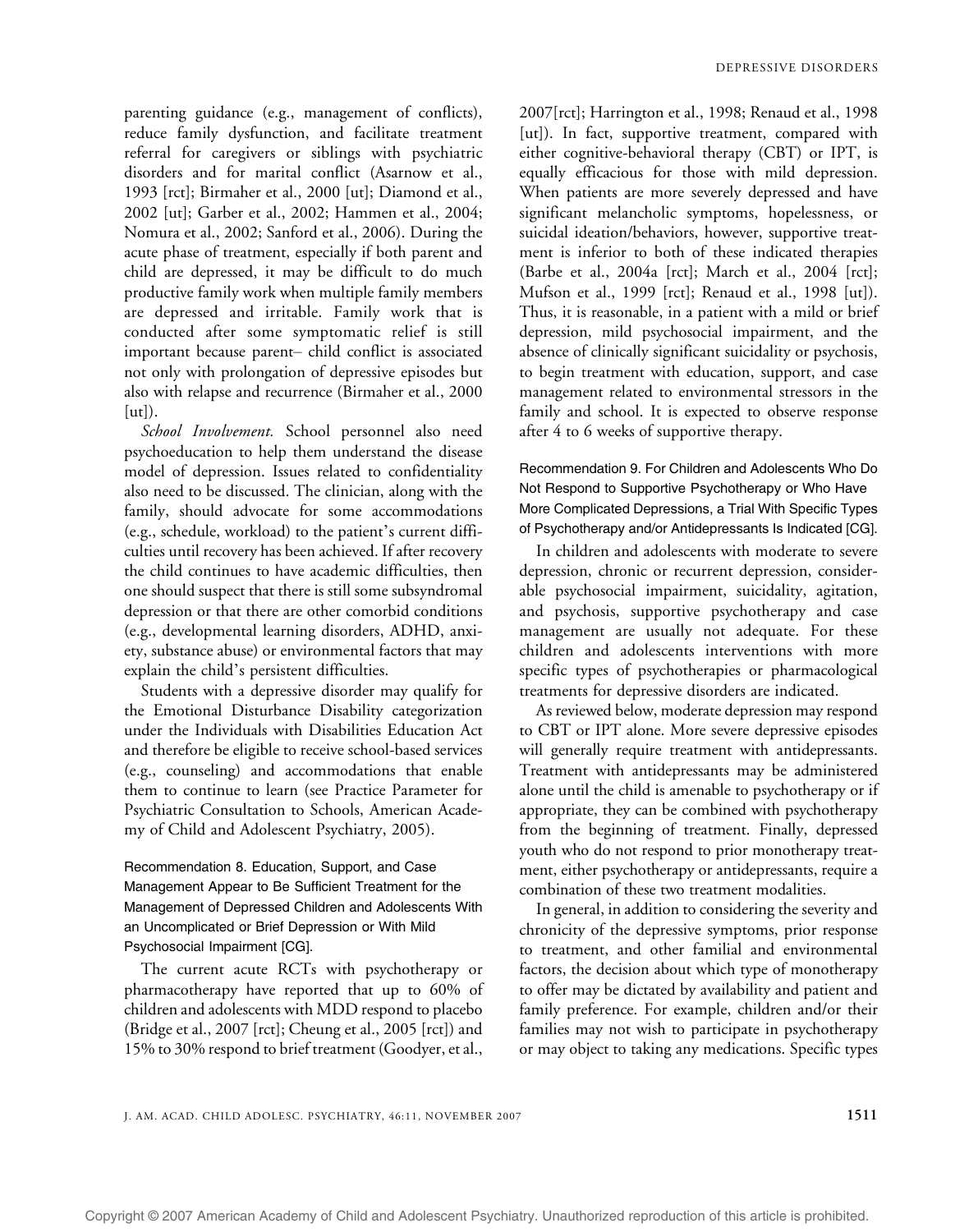of psychotherapies such as CBT or IPT may not be available. Children may not have responded previously to psychotherapy (e.g., 6-8 weeks of CBT or IPT). Children may be too agitated or psychotic or have low motivation, poor concentration, or sleep disturbances to participate in psychotherapy other than supportive treatment plus pharmacotherapy until they are feeling better, or they may have disorders (e.g., autism, mental retardation) for which CBT or IPT may not be appropriate.

The extant literature regarding the acute psychotherapy and pharmacological treatments and their side effects and clinical use for children and adolescents with depressive disorders is summarized below.

Psychotherapy. A recent rigorous meta-analysis of 35 RCTs for depressed youths showed that although some studies demonstrated large effects, overall the effects of psychotherapy for the acute treatment of depressed youths are modest (Weisz et al., 2006). Treatments were equally efficacious for children and adolescents, individual and group psychotherapy, samples identified as having depressive disorders versus depressive symptomatology, efficacy versus effectiveness studies, and whether the studies used cognitive techniques (CBT) or other approaches (e.g., IPT, behavior problem-solving, relaxation, attachment-based therapy). Outcomes were significantly better when the informant was the youth when compared with his or her parents, indicating the importance of interviewing both children and parents. There was no correlation between duration of treatment and response, suggesting that brief treatments may be an efficacious and economical way to treat depressed youths. However, the few studies that included followup after the acute treatment showed that the beneficial effects of psychotherapy appear durable for the initial months, but not for 1 year. Thus, more studies are needed to evaluate the effects of "boosters" and continuation therapy. Only six studies assessed suicidality as an outcome. On average, these studies showed a small reduction in suicidality, emphasizing the need for more target techniques to address this worrisome symptom. Finally, the effects of the psychotherapy for depressed youths also improved anxiety, but not externalizing symptoms.

Other meta-analyses have also shown that CBT is effective for the treatment of youths with MDD (Compton et al., 2004; Harrington et al., 1998). CBT appears to be more efficacious even in the face of comorbidity, suicidal ideation, and hopelessness, but when there is a history of sexual abuse or when one of the parents is depressed, CBT does not appear to perform as well (Barbe et al., 2004b [rct]; Brent et al., 1998 [rct]; Lewinsohn et al., 1998; Melvin et al., 2006 [rct]; Rohde et al., 2004 [rct]).

In sharp contrast with most CBT studies (Weisz et al., 2006), a recent large RCT did not find differences between CBT and placebo for adolescents with MDD (March et al., 2004, 2006b [rct]). Moreover, although the combination of CBT and fluoxetine showed a more rapid decline in depressive symptom reduction (Kratochvil et al., 2006), rates of clinical improvement and baseline-adjusted symptom ratings at endpoint were not different between combination treatment and medication alone. Also, the combined treatment was better than fluoxetine alone mainly for teens with mild to moderate depression and for depression with high levels of cognitive distortion, but not for severe depression (Curry et al., 2006 [rct]). The combination treatment did result in a greater rate of remission than in any of the other treatments, but the effects were modest (remission rate of 37% in combined treatment; Kennard et al., 2006 [rct]). It is unclear why CBT did not differ from placebo in this study with regard to acute treatment. Possible explanations include that the adolescents were not blind to medication assignment in the two CBT cells, treatment delivered a "low dose" of a large number of skills and techniques, whereas some of the more successful treatment studies with CBT used a flexible protocol that focused mainly on cognitive restructuring and behavior activation (Brent, 2006; Brent et al., 1997 [rct]; Weersing and Weisz, 2002 [ct]; Wood et al., 1996 [ct]). Although the results of the Treatment of Adolescents With Depression Study (TADS) may also suggest that CBT is difficult to disseminate, one quality improvement study suggested that CBT (sometimes delivered in combination with medication) can be delivered effectively in primary care settings to depressed adolescents and results in better outcomes than treatment as usual (Asarnow et al., 2005 [rct]).

It seems to be clinically intuitive and consistent with some studies of adult depressives that the combination of CBT and medication would be superior to medication alone (Keller et al., 2000). In the TADS, on the primary outcomes, the differences between combination and medication alone were either nonexistent or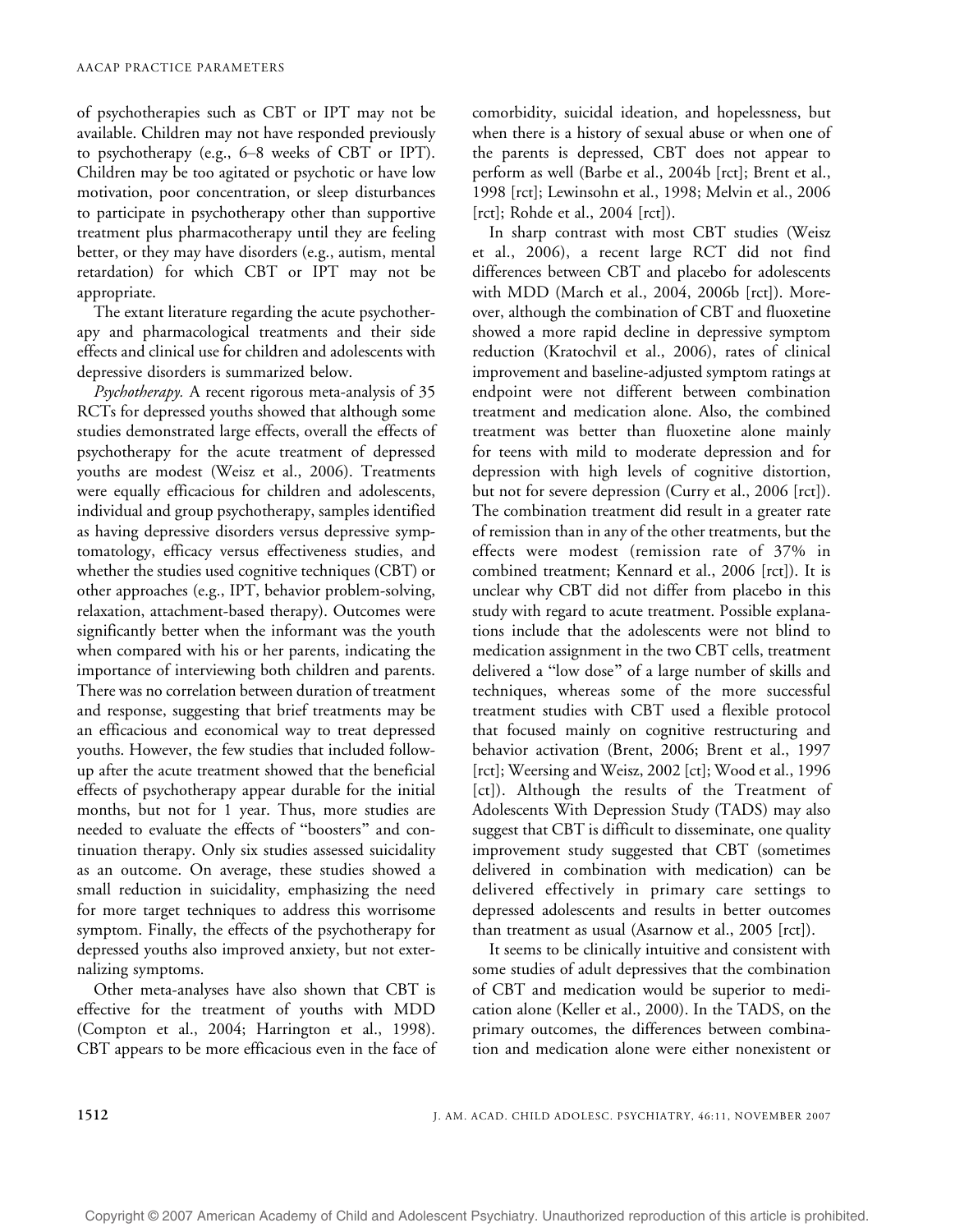modest, although all positive contrasts did favor the combination (March et al., 2006b; Vitiello et al., 2006). The rate of remission was higher in combination, but, similar to other studies, was disappointingly low (37% in combination versus 23% in medication alone). Three other RCTs examining the effects of combined treatment versus medication alone have also been disappointing. Goodyer and colleagues (2007[rct]) found that in moderately to severely depressed adolescents who did not respond to a brief psychosocial treatment, the combination of CBT and a selective serotonin reuptake inhibitor (SSRI, mainly fluoxetine) was no better than the SSRI alone in the relief of depressive symptoms or improvement in overall outcome. Melvin and colleagues (2006 [rct]) were unable to demonstrate the superiority of combined sertraline and CBT over either treatment alone for adolescents with mild to moderate depression. After acute treatment, CBT was found to be superior to sertraline alone, which may suggest an advantage of CBT, but may also be explained by the relatively low sertraline dose. Finally, Clarke and colleagues (2005 [rct]) compared the addition of CBT to SSRI management in primary care and found some modest improvement on quality of life but not on the primary outcome. Moreover, an unexpected result of the combined treatment was that those patients were more likely to discontinue their SSRIs.

IPT is emerging as another efficacious psychotherapy for adolescent depression for which it has been shown to be superior to twice-monthly supportive clinical management, with differences most prominent in those who were moderately or severely depressed and in older teens (Mufson et al., 1999, 2004 [rct]). IPT has been shown to be at least as efficacious as CBT for adolescent depression (Rossello and Bernal, 1999 [rct]). IPT appears to be relatively easy to disseminate insofar as therapists in school-based health clinics with brief training and supervision were able to improve depression using IPT compared with treatment as usual (Mufson et al., 2004).

Most of the above-noted clinical trials in clinically referred populations were carried out with adolescents rather than in younger children, but some randomized CBT trials for symptomatic volunteers have been successfully used in younger children (Reynolds and Coates, 1986 [rct]; Stark et al., 1987 [rct]; Weisz et al., 1997 [rct]), although in some, but not all, studies CBT was better than waitlist control, but not an alternative treatment. Most clinicians recommend the adaptation of cognitive, interpersonal, and psychodynamic techniques for younger children. In addition, because of the prominent role of family issues in early-onset depression and the greater dependency of the child on parents, some form of family intervention is recommended. However, no RCTs have been conducted in clinically referred depressed children.

Because family interaction is related to the onset and course of adolescent depression (Asarnow et al., 1993 [rct]; Birmaher et al., 2000 [ut]; Nomura et al., 2002; Pilowsky et al., 2006), the improvement of family interactions is a logical treatment target of adolescent depression. However, only one RCT has examined the impact of family therapy and found that CBT was superior to a systemic behavioral family therapy in the short-term reduction of adolescent depression (Brent et al., 1997 [rct]). One form of family treatment termed attachment therapy has shown promise as an intervention and was superior to waitlist control for relief of depressive symptomatology (Diamond et al., 2002 [ut]).

There is a substantial case-based literature on the treatment of depression with individual psychodynamic psychotherapy as well as substantial clinical experience indicating that individual psychodynamic psychotherapy can address a broad range of the comorbidities in depressed youths including developmental, interpersonal, and intrapersonal factors important to social, peer, and educational functioning. In addition to close monitoring of medications and symptomatology, psychodynamic interventions can be useful to help change patients' depressive beliefs, world expectations, and challenge notions of futility and the meaning of life. Recent open trials and an RCT comparing psychodynamic psychotherapy plus parent support versus family therapy for the treatment of youths with depressive disorders are promising, but further studies with state-of-the-art methodology are necessary (Crits-Christoph et al., 2002 [ut]; Muratori et al., 2003 [ut]; Trowell et al., 2007 [rct]).

It is important to emphasize that although the abovenoted research studies try to isolate specific diagnostic entities for clinical trials, most cases in clinical practice have multiple factors necessitating a multimodal treatment approach including a combination of options such as CBT, IPT interventions, individual psychodynamic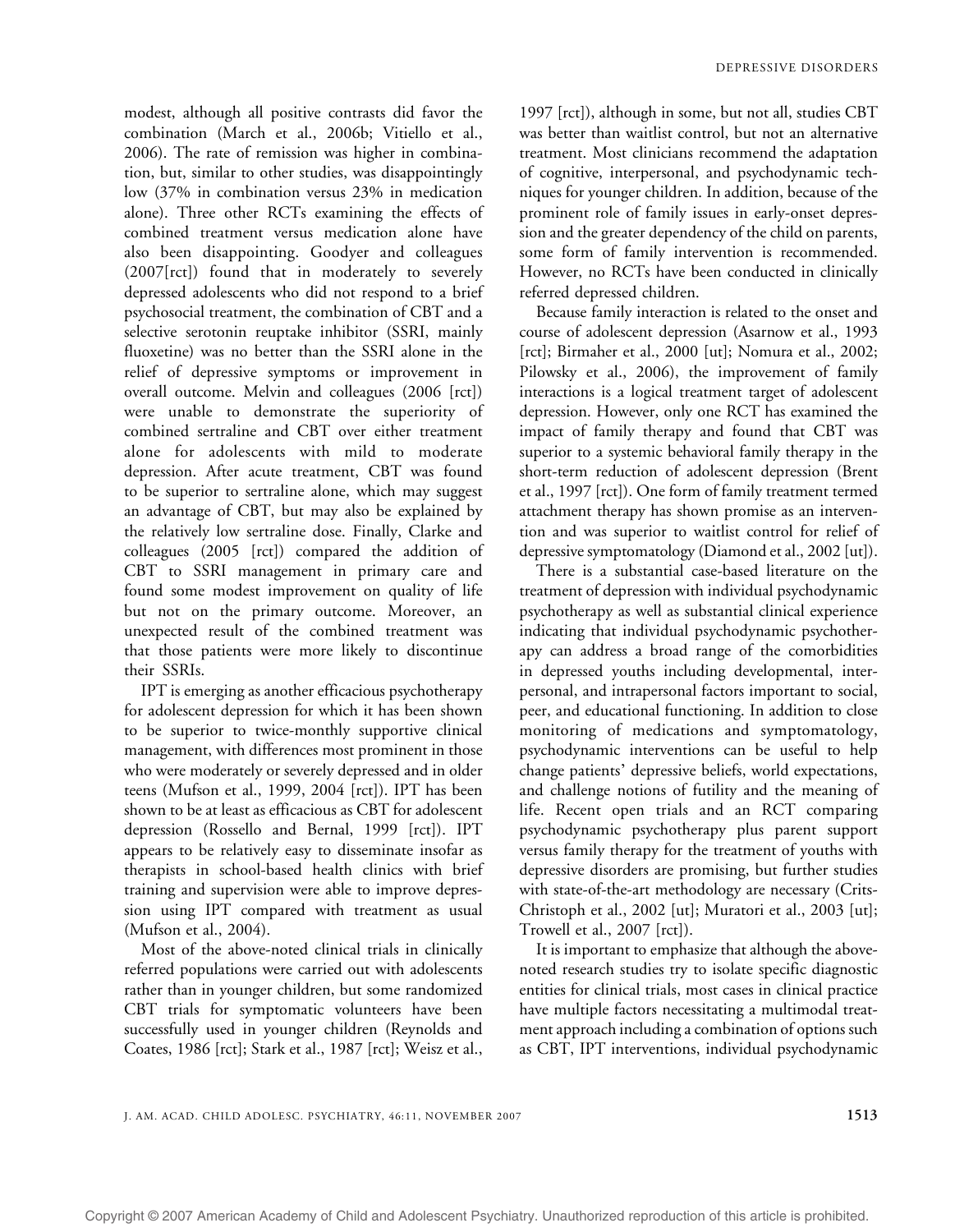psychotherapy, family therapy school/learning interventions, and/or community consultation.

Pharmacotherapy. One way to conceptualize the efficacy of treatment is to calculate the number needed to treat (NNT) to get one response that it is attributable to active treatment and not placebo. Across all of the published and unpublished SSRI RCTs, depressed patients treated with SSRIs have a relatively good response rate  $(40\% - 70\%)$ , but the placebo response rate is also high  $(30\% - 60\%)$ , resulting in an overall NNT of 10 (95% confidence interval [CI]  $7-14$ ; Bridge et al., 2007 [rct]; Cheung et al., 2005 [rct]; Wagner, 2005 [rct]). With the exception of the fluoxetine studies (e.g., Emslie et al., 1997 [rct]), due to the high placebo responses, significant differences between SSRIs and placebo were only found in depressed adolescents (Bridge et al., 2007). The difference between the response to SSRIs and placebo is inversely related to the number of sites involved in the study (Bridge et al., 2007; Cheung et al., 2005). Fluoxetine is the only medication to be approved by the U.S. Food and Drug Administration (FDA) for the treatment of child and adolescent depression, and it shows a larger difference between medication and placebo than do trials with other antidepressants. It is not clear whether this is due to actual differences in the effect of the medication, to other related properties of the medication (long half-life may lessen the impact of poor adherence to treatment), or the studies involving fluoxetine were better designed and conducted or used more severely depressed patients.

Several studies showed small or no differences between the SSRI and placebo, in part because the rates of placebo response were high (e.g., Wagner et al., 2003 [rct]). Thus, it is possible that the depressive symptoms in youths may be highly responsive to supportive management, these studies included subjects with mild depressions, or other methodological issues are responsible for the lack of difference between medication and placebo, such as including subjects with mild to moderate depression and low medication doses (for a review of the limitations of current pharmacological trials, see Cheung et al., 2005).

The rate of remission (e.g., Children's Depression Rating Scale-Revised score  $\leq 28$  [Poznanski and Mokros, 1995]), a more stringent and yet more clinically relevant outcome, ranged between 30% and

40% (Emslie et al., 1997, 2002 [rct]; Goodyer et al., 2007 [rct]; Kennard et al., 2006 [rct]; March et al., 2004 [rct]; Wagner et al., 2003 [rct]). Possible explanations for the low rate of remission are that optimal pharmacological treatment may involve a higher dose or longer duration of treatment, the lack of treatment of comorbid conditions may affect depressive symptoms, and/or some children and adolescents need to receive a combination of both pharmacological and psychosocial interventions.

Few trials have evaluated the effects of other classes of antidepressants for the treatment of depressed youths. So far these RCTs have shown no differences between venlafaxine or mirtazapine and placebo (Bridge et al., 2007; Cheung et al., 2005 [rct]; Emslie et al., 2007 [rct]; Wagner, 2005 [rct]). Secondary analysis of the venlafaxine trials showed an age effect, with these medications being better than placebo for depressed adolescents, but not depressed children (Emslie et al., 2007 [rct]); however, children were treated with low venlafaxine doses. One study showed better response in most measurements between nefazodone and placebo for adolescents with MDD, but a second study including depressed children and adolescents was negative (Cheung et al., 2005). The response rates for the above-noted antidepressants and for placebo are comparable with those of the SSRIs. Small open-label studies have suggested bupropion's effectiveness in treating adolescent MDD with and without ADHD (e.g., Daviss et al., 2001 [ct]), but there are no RCTs. Similarly, no controlled studies using duloxetine have been reported for the treatment of youths with MDD. Finally, RCTs as well as a meta-analysis have shown that tricyclic antidepressants are no more efficacious than placebo for the treatment of child and adolescent depression (Hazell et al., 2006) and should not be used as a first-line medication. Moreover, they are associated with more side effects than the SSRIs and can be fatal after an overdose.

Side Effects. Overall, the SSRIs and other novel antidepressants have been well tolerated by both children and adolescents, with few short-term side effects. The side effects of the SSRIs and other serotonergic and/or adrenergic reuptake inhibitors novel antidepressants appear to be similar and dose dependent and may subside with time (Cheung et al., 2005; Emslie et al., 2006; Findling et al., 2002; Leonard et al., 1997; Safer and Zito, 2006). The most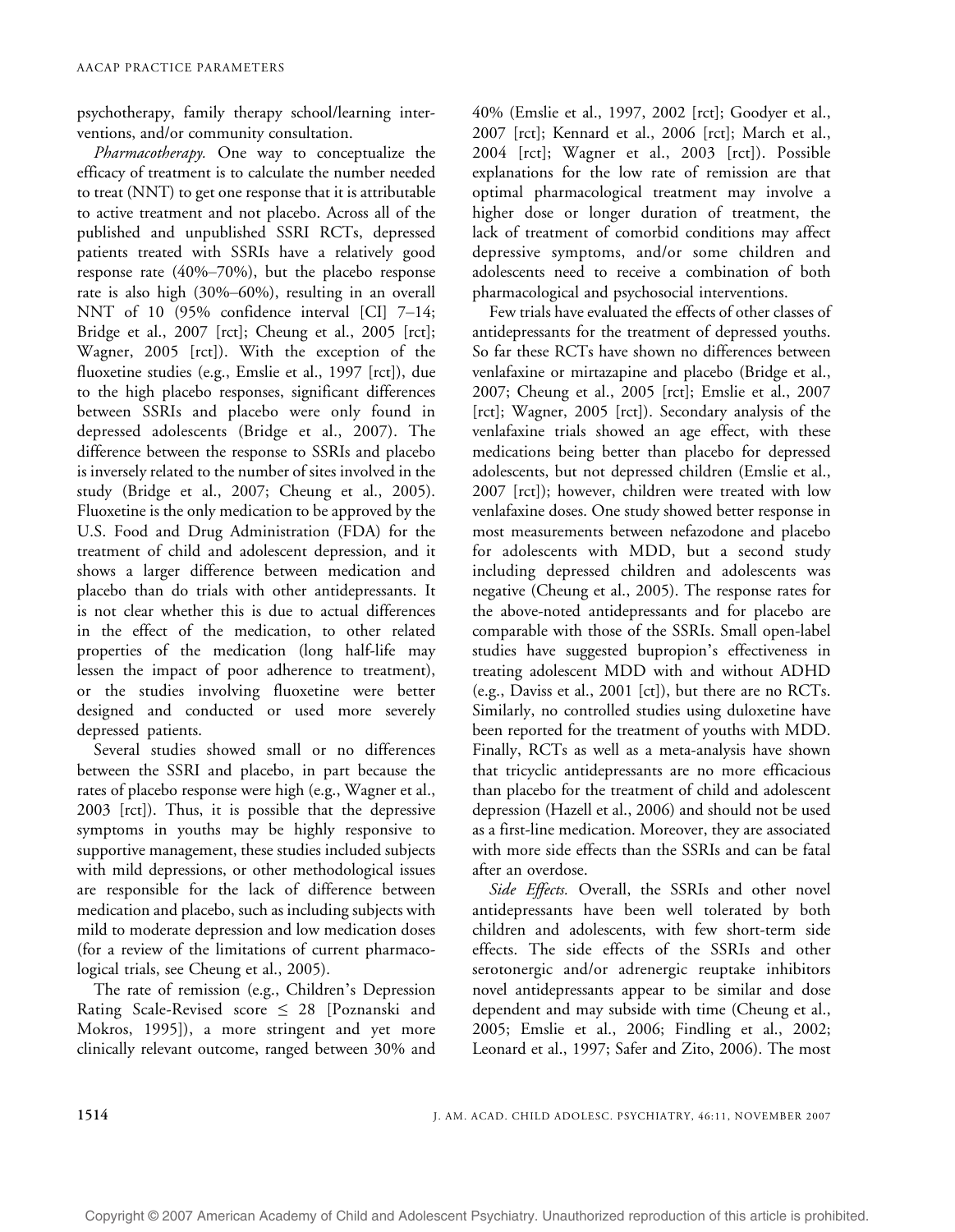common side effects include gastrointestinal symptoms, sleep changes (e.g., insomnia or somnolence, vivid dreams, nightmares, impaired sleep), restlessness, diaphoresis, headaches, akathisia, changes in appetite (increase or decrease), and sexual dysfunction. Approximately 3% to 8% of youths, particularly children, also may show increased impulsivity, agitation, irritability, silliness, and "behavioral activation" (Martin et al., 2004; Safer and Zito, 2006; Wilens et al., 1998). These symptoms should be differentiated from mania or hypomania that may appear in children and adolescents with, or predisposed to develop, bipolar disorder (Wilens et al., 1998). More rarely, the use of antidepressants has been associated with serotonin syndrome (Boyer and Shannon, 2005), increased predisposition to bleeding (e.g., easy bruising, epistaxis; Lake et al., 2000; Weinrieb et al., 2005), and increased suicidality (see below for details). Because of the risk for bleeding, patients treated with SSRIs and other antidepressants who are going to have surgery should inform their physicians because they may wish to discontinue treatment during the preoperative period. Venlafaxine and perhaps other noradrenergic reuptake inhibitors may elevate the blood pressure and cause tachycardia. Mirtazapine, a serotonin and adrenergic receptor blocker, may increase appetite, weight, and somnolence. Trazodone, a serotonin 2A receptor blocker and weak serotonin reuptake inhibitor, and mirtazapine are mainly used as adjunctive and transient treatments for insomnia. Trazodone should be used with caution in males because it can induce priapism. Nefazodone, a serotonin 2A receptor blocker and weak serotonin reuptake inhibitor, was taken off the market amid rare reports of hepatic failure being associated with its use. Although the rate of serious hepatic involvement is four times higher than in SSRIs, the absolute rate is still extremely low. The use of non-long-acting preparations of bupropion was associated with seizures, particularly if the doses were higher than 400 mg/day or were increased rapidly and possibly if subjects had bulimia. The long-term side effects of all antidepressants have not been systematically evaluated in children and adolescents.

Suicidal Ideation/Attempts. The FDA, in collaboration with Columbia University, evaluated the effects on suicidality of nine antidepressants used in 24 acute RCTs (16 MDD, 4 OCD, 2 generalized anxiety disorder, 1 SAD, and 1 ADHD; Hammad et al., 2006; Posner et al., 2007). The primary outcomes were spontaneously reported occurrences of suicidal ideation and behavior, "suicidal adverse events," and using the suicidal items of depressive ratings scales, representing emergence or worsening of suicidality. The suicide adverse events analyses showed an overall risk ratio (RR) for suicidality of 1.95 (95% CI 1.28-2.98). The overall RR for suicidal ideation was 1.74 (95% CI  $1.06 - 2.86$ ) and for suicidal attempts, it was  $1.9$  $(1.0-2.86)$ . When analyses were restricted to MDD trials for SSRIs, the overall RR was 1.66 (95% CI  $1.02-2.68$ ). Among the antidepressants, only the venlafaxine (and more recently fluoxetine in the TADS; Hammad et al., 2006) showed a statistically significant association with suicidality. Interestingly, however, the majority of the venlafaxine suicidal events involved ideation and not behavior. In general, these results translate to one to three spontaneously reported suicide adverse events for every 100 youths treated with one of the antidepressants included in the FDA metaanalyses. There were few suicidal attempts and no completions. In contrast to the analyses of the suicide adverse events, evaluation of the incidence of suicidal ideation and attempts ascertained through rating scales in 17 studies did not show significant onset or worsening of suicidality (RRs approximately 0.90; Hammad et al., 2006).

The above results need to be understood in the context of the limitations of the FDA study such as using the metric of relative risk, which is limited to trials with at least one event, inability to generalize the results to populations not included in RCTs, short-term data, not including all of the available RCTs, and multiple comparisons and the methodological limitations of spontaneously generated data (Hammad et al., 2006).

A more recent, thorough meta-analysis extended the FDA analyses by including more published and unpublished antidepressant RCTs (15 MDD, 6 OCD, and 6 anxiety disorders; Bridge et al., 2007). Using statistical methods similar to those used by the FDA study, this meta-analysis found a comparable overall small but significant increased relative risk for spontaneous reported suicidality (Bridge et al., 2007). When using pooled random effects analyses of risk differences instead of relative risk, both the new analyses of the FDA data and the recent meta-analyses yielded a small, but significant overall risk difference (drug minus placebo; FDA: 0.80, 95% CI 0.1-1.5 versus Bridge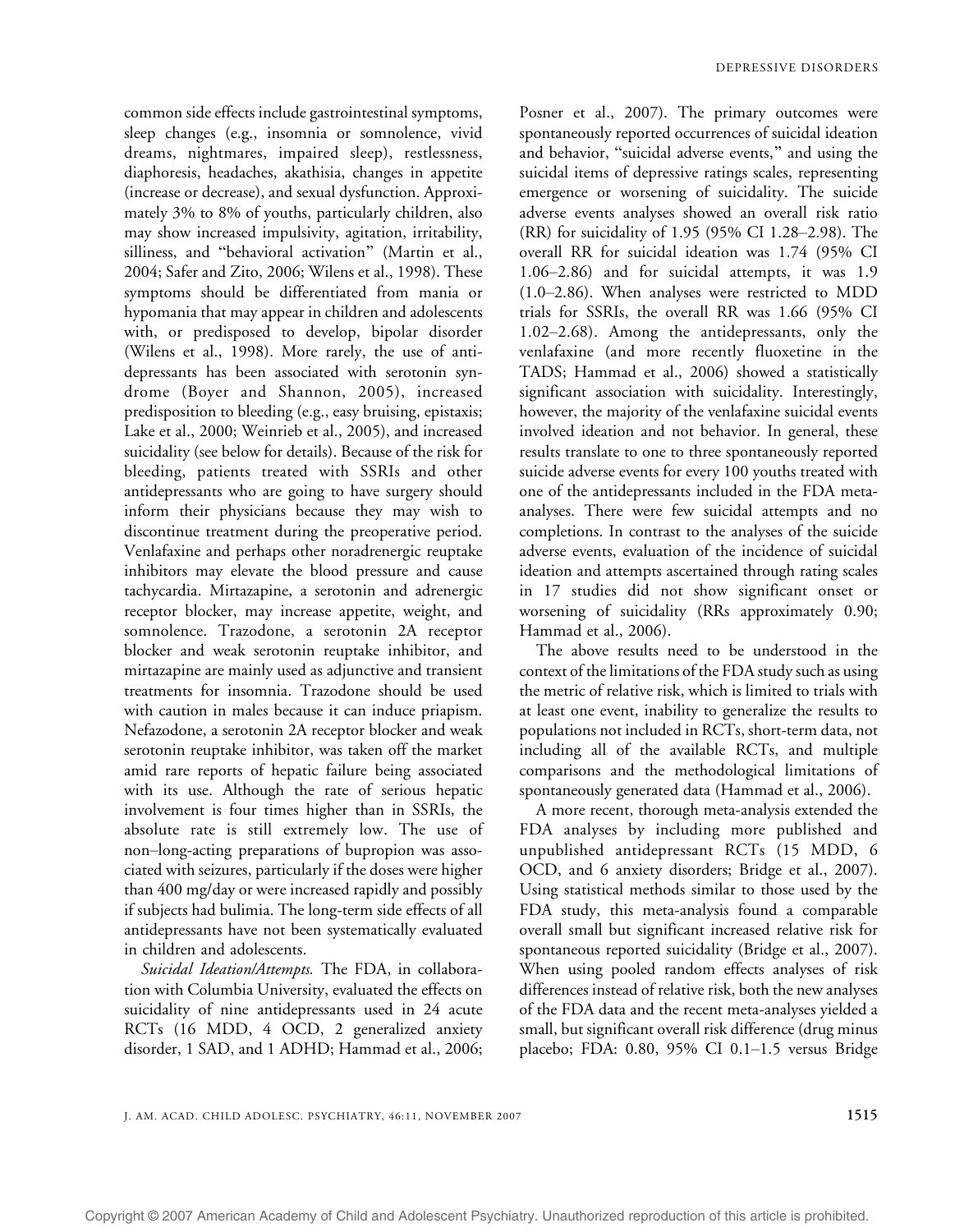et al.: 0.7, 95% CI 0.1-1.3). However, there were no longer significant differences for MDD (Bridge et al., 2007). Moreover, the overall number needed to harm (NNT to observe one adverse event that can be attributed to the active treatment) for MDD was 112 (Bridge et al., 2007). As stated above, the overall NNT for the antidepressants in pediatric depression is 10. Thus, taking into account the limitation of any metaanalysis, nearly 11 times more depressed patients may respond favorably to antidepressants than may spontaneously report suicidality.

As stated by the FDA (Hammad et al., 2006), the implications and clinical significance regarding the above-noted findings are uncertain because with the increase in use of SSRIs, there has been a dramatic decline in adolescent suicide (Olfson et al., 2003). Moreover, pharmacoepidemiological studies, while correlative rather than causal, support a positive relationship between SSRI use and the reduction in the adolescent and young adult suicide rate (Gibbons et al., 2005, 2006; Olfson et al., 2003; Valuck et al., 2004). Also, two recent studies showed increased suicide attempts only immediately before treatment with SSRIs or psychotherapy (Simon and Savarino, 2007), and, similar to the TADS, improved suicidal ideation after treatment was initiated.

How can we understand that there are increased rates of spontaneously reported serious adverse effects on drug versus placebo, but not any differences in suicidality on regularly assessed clinical measures? The clue may be in the term "spontaneous" and explanations of the association between drug and suicidality other than causality. One such alternative explanation is subjects on active drug have more side effects (e.g., headache), and, as a result, providers may have more opportunity/contact with subjects to hear about suicidal occurrences as opposed to these events being "caused" by antidepressants. Another alternative explanation is improvement from the antidepressant resulting in a subject talking about suicidal thoughts for the first time.

It is possible that, in a subgroup of patients treated with SSRIs, particularly those already agitated and/or suicidal, that treatment causes a disinhibition that leads to worsening of ideation and/or a greater tendency to make suicidal threats. Because this event usually leads to removal of the subject from the study and a change in treatment, analyses that look at the slope of suicidal

ideation will not find an effect. In addition, suicidality as measured on rating scales is highly correlated with the severity of depression that is more likely to decline on drug than on placebo.

In conclusion, it appears that spontaneously reported events are more common in SSRI treatment. Nevertheless, given the greater number of patients who benefit from SSRIs than who experience these serious adverse effects, the lack of any completed suicides, and the decline in overall suicidality on rating scales, the risk/benefit ratio for SSRI use in pediatric depression appears to be favorable with careful monitoring.

Although the risk/benefit ratio favors the use of SSRIs, further work is required (Apter et al., 2006; Bridge et al., 2007; Emslie et al., 2006; March et al., 2006a,b). Also, it remains to be clarified whether certain factors such as sex; subject's history of suicidality; family history of suicidality; disorder (it appears that the effects are more obvious in depressed youths); severity of depressive symptoms at intake; doses, half-life, and type of antidepressants; time during treatment; withdrawal side effects (due to noncompliance or medication short half-life); induction of agitation, activation, or hypomania; and/or susceptibility to side effects (e.g., slow metabolizers or variations in genetic polymorphisms) are related to increased risk of suicidality (Apter et al., 2006; Brent, 2004; Bridge et al., 2007; Hammad et al., 2006; Safer and Zito, 2006).

Clinical Use. Except for lower initial doses to avoid unwanted effects, the doses of the antidepressants in children and adolescents are similar to those used for adult patients (Findling et al., 2002; Leonard et al., 1997). Some studies have reported that the half-lives of sertraline, citalopram, paroxetine, and bupropion SR are much shorter than reported in adults (Axelson et al., 2002, Daviss et al., 2005; Findling et al., 2006). Therefore, psychiatrists should be alert for the possibility of withdrawal side effects when these medications are prescribed once daily. Also, to avoid side effects and improve adherence to treatment, it is recommended to start with a low dose and increase it slowly until appropriate doses have been achieved. Patients should be treated with adequate and tolerable doses for at least 4 weeks. Clinical response should be assessed at 4-week intervals, and if the child has tolerated the antidepressant, the dose may be increased if a complete response has not been obtained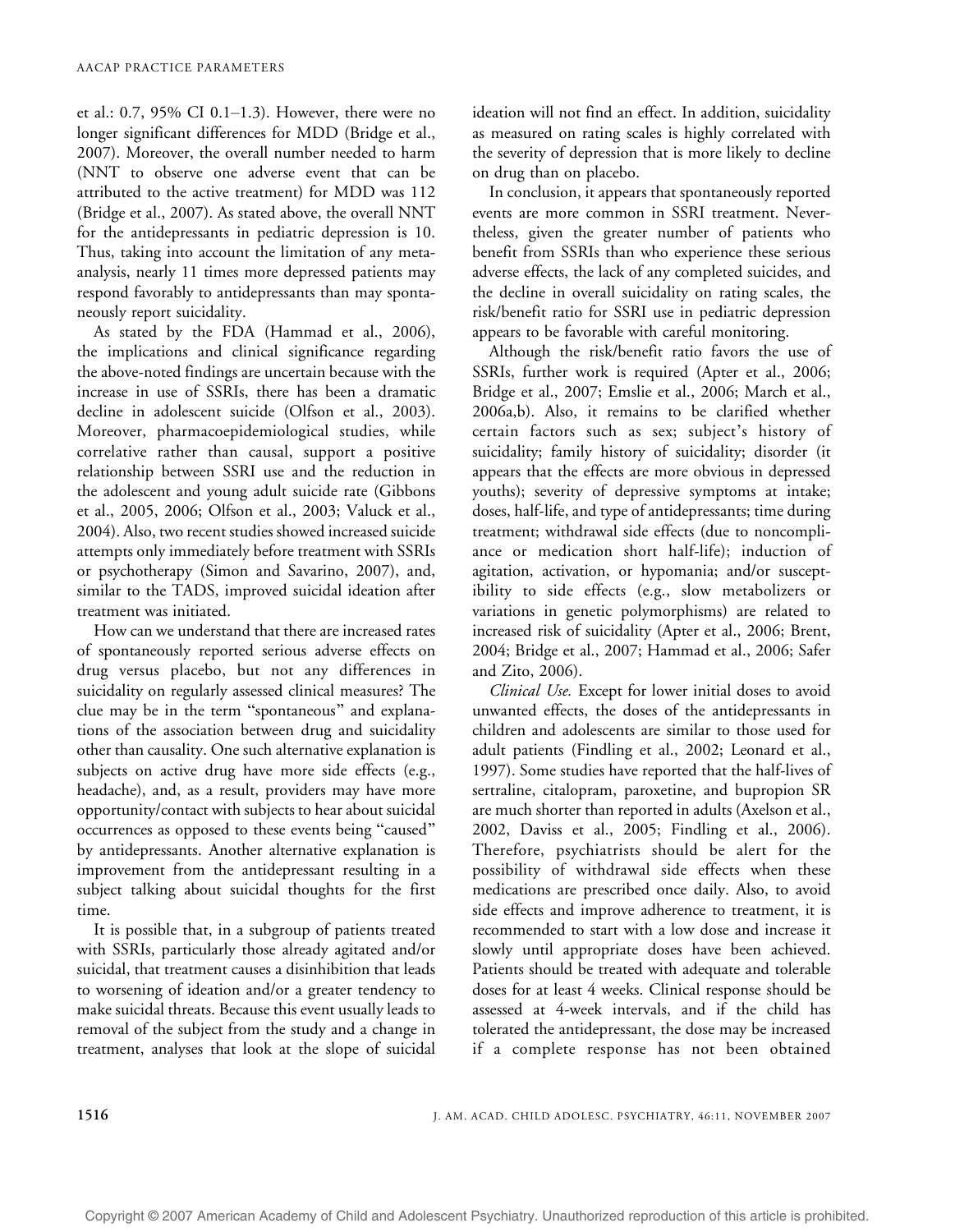(Heiligenstein et al., 2006; Hughes et al., 2007). At each step, adequate time should be allowed for clinical response, and frequent, early dose adjustments should be avoided. However, patients who are showing minimal or no response after 8 weeks of treatment are likely to need alternative treatments. Furthermore, by about 12 weeks of treatment, the goal should be remission of symptoms, and in youths who are not remitted by that time, alternative treatment options may be warranted. Other strategies for nonresponders are described in Recommendation 15.

Given the small but statistically significant association between the antidepressants and suicidality, it is recommended that all of the patients receiving these medications be carefully monitored for suicidal thoughts and behavior as well as other side effects thought to be possibly associated with increased suicidality, such as akathisia, irritability, withdrawal effects, sleep disruption, increased agitation, and induction of mania or a mixed state, particularly during the first weeks of treatment. The FDA recommends that depressed youths should be seen every week for the first 4 weeks and biweekly thereafter, although it is not always possible to schedule weekly face-to-face appointments. In this case, evaluations should be briefly carried out by telephone, but it is important to emphasize that there are no data to suggest that the monitoring schedule proposed by the FDA or telephone calls have any impact on the risk of suicide. Monitoring is important for all patients, but patients at increased risk of suicide (e.g., those with current or prior suicidality, impulsivity, substance abuse, history of sexual abuse, family history of suicide) should be scrutinized particularly closely. Those with a family history of bipolar disorder should be carefully monitored for onset of mania or mixed state. After the continuation or maintenance phases are over, or when the antidepressants need to be discontinued, all antidepressants, except for fluoxetine, should be discontinued slowly. Fluoxetine, because of its long half-life, is the exception and can be stopped at once. Abrupt discontinuation of antidepressants may induce withdrawal symptoms, some of which may mimic a relapse or recurrence of a depressive episode (e.g., tiredness, irritability, severe somatic symptoms; Zajecka et al., 1997). Sometimes withdrawal symptoms can be accompanied by worsening or emergent suicidal symptoms. The withdrawal symptoms can appear after as soon as 6 to 8 weeks on

the antidepressants and within 24 to 48 hours of discontinuation.

Careful attention to possible medication interactions is recommended because most antidepressants inhibit, to varying degrees, the metabolism of several medications that are metabolized by the diverse clusters of hepatic cytochrome P-450 isoenzymes. In addition, interactions of antidepressants with other serotonergic and/or noradrenergic medications, in particular, monoamine oxidase inhibitors, may induce the serotonergic syndrome, marked by agitation, confusion, and hyperthermia (Boyer and Shannon, 2005).

For further information regarding the management of medication, refer to the Practice Parameter for the Use of Psychotropic Medications in Children and Adolescents (American Academy of Child and Adolescent Psychiatry, submitted).

## Recommendation 10. To Consolidate the Response to the Acute Treatment and Avoid Relapses, Treatment Should Always Be Continued for 6 to 12 Months [MS].

In naturalistic studies of depressed patients treated with either CBT or fluoxetine, the rate of relapse is high (Birmaher et al., 2000 [ut]; Emslie et al., 1998 [ut]; Kroll et al., 1996 [ut]), with the highest risk for relapse within 4 months of symptomatic improvement. After 12 weeks of open treatment with fluoxetine, a 6-month randomized, controlled fluoxetine discontinuation trial also showed that continued treatment with this SSRI was associated with a much lower rate of relapse (40%) compared to treatment with placebo (69%; Emslie et al., 2004 [ut]). The high relapse rate on fluoxetine was accounted for, at least in part, by the poor adherence to treatment. Residual depressive symptoms after the open trial were associated with higher rates of relapse during the discontinuation trial, indicating the need to seek remission and not only response to treatment. Monthly continuation therapy with CBT also resulted in a much lower relapse rate than that found in a historical control group that received acute treatment followed by no continuation treatment (Kroll et al., 1996 [ct]).

Until further research becomes available, continuation therapy for at least 6 to 12 months is recommended for all patients who have responded to the acute treatment. Often discontinuation can be tried during the summer, so that a relapse would be less disruptive to school function; however, it is important to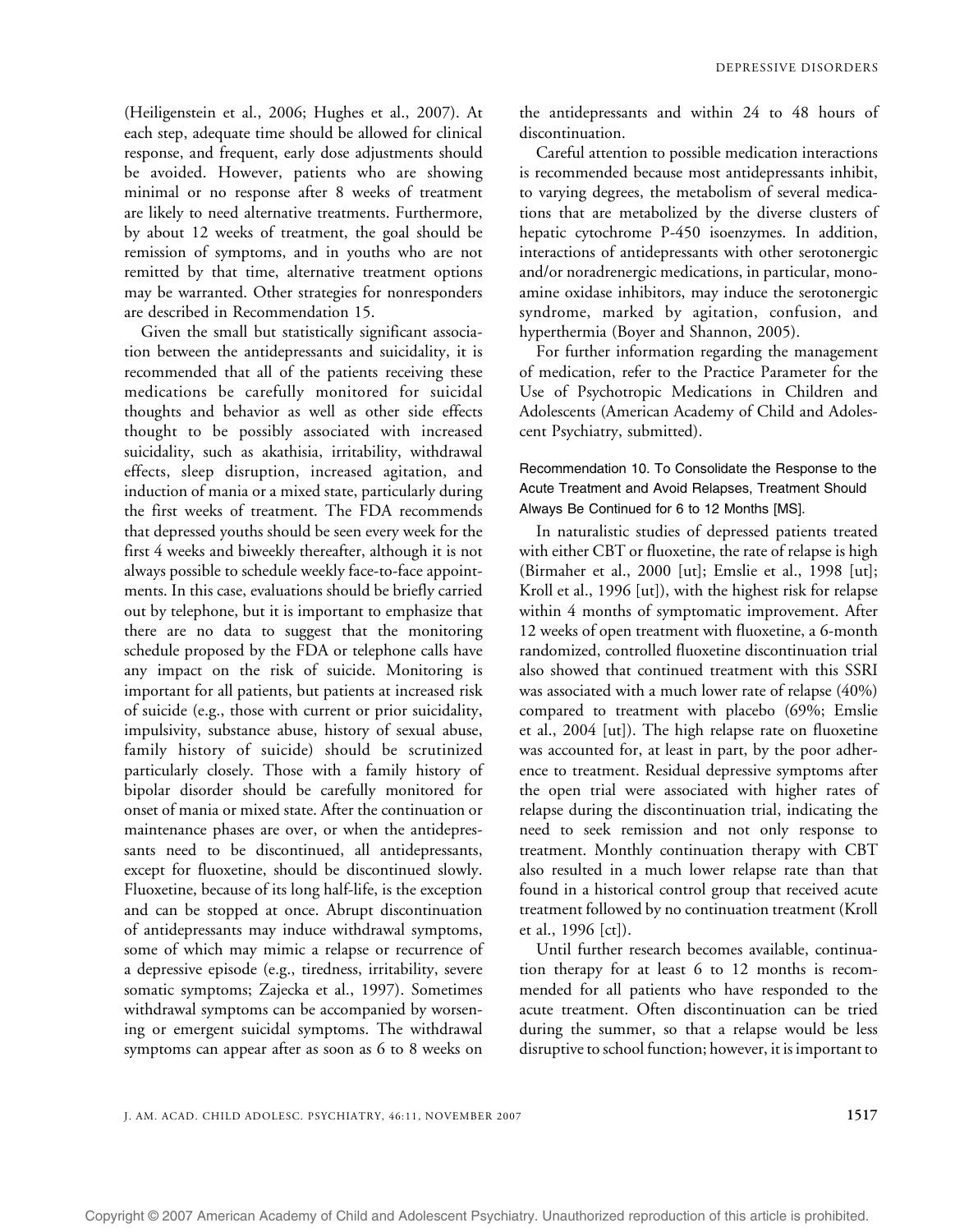note that the treatment for depression can also be helping other disorders (e.g., anxiety) and discontinuation may accelerate the symptoms of these other conditions. During the continuation phase, patients typically are seen at least monthly, depending on clinical status, functioning, support systems, environmental stressors, motivation for treatment, and the presence of comorbid psychiatric or medical disorders. In this phase, psychotherapy consolidates the skills learned during the acute phase and helps patients cope with the psychosocial sequelae of the depression, but also addresses the antecedents, contextual factors, environmental stressors, and internal as well as external conflicts that may contribute to a relapse. Moreover, if the patient is taking antidepressants, follow-up sessions should continue to foster medication adherence, optimize the dose, and evaluate for the presence of side effects.

## Recommendation 11. To Avoid Recurrences, Some Depressed Children and Adolescents Should Be Maintained in Treatment for Longer Periods of Time [CG].

As discussed in the Clinical Course section, MDD is a recurrent illness. Thus, once the child has been asymptomatic for approximately 6 to 12 months, the clinician must decide whether maintenance therapy is indicated and the type and duration of therapy. The main goal of the maintenance phase is to foster healthy growth and development and prevent recurrences. This phase may last 1 year or longer and is typically conducted with visits at a frequency of monthly to quarterly, depending on the patient's clinical status, functioning, support systems, environmental stressors, motivation for treatment, existence of comorbid psychiatric/medical disorders, and availability and skill of the clinician.

There are no treatment studies of youths to guide clinicians as to which patients require a longer period of continuation and maintenance treatment. In adults, those with at least three episodes of recurrent depression require longer periods of treatment (e.g., at least  $3-5$ years; Kupfer et al., 1992). One general rule of thumb is that the longer it takes for a patient to recover or the higher the number of recurrences, the longer the period of maintenance. Specifically, those patients with at least two episodes of depression or one severe episode or chronic episodes of depression should have maintenance treatment for longer than 1 year. Those with double depression (depression with comorbid DD) who have been depressed "as long as they can

remember" may need treatment indefinitely, with an explanation to families that there is no hard-and-fast rule about this because of a lack of studies in this population. Moreover, other factors that are related to risk of a prolonged episode or recurrence should also make the clinician consider maintenance treatments. These factors include patient factors of comorbidity, psychosis, suicidality, number of prior episodes, environmental factors such as family disruption due to conditions external to the child (e.g., divorce, illness, job loss, homelessness), family psychopathology, and lack of community support.

Finally, it is important to treat the youths not only for a certain length of time but also to treat to achieve no or minimal residual symptoms because children and adolescents who have not recovered fully and still have subsyndromal depression are more vulnerable to recurrence (Brent et al., 2001; Lewinsohn et al., 1994; Pine et al., 1998).

## Recommendation 12. Depressed Patients With Psychosis, Seasonal Depression, and Bipolar Disorder May Require Specific Somatic Treatments [CG].

Psychotic Depression. Although there are few studies in youths (Geller et al., 1985 [ct]), it appears that the combination of antidepressants with antipsychotics may be helpful for patients with psychotic depression. However, vague or mild psychotic symptoms in a depressed child may respond to antidepressants alone. Clinical consensus recommends the atypical antipsychotic medications combined with SSRIs as the treatment of choice for depressed psychotic youths. It is important to be aware of the short- and long-term side effects associated with the use of atypical antipsychotics and possible interactions with the antidepressants. How long these medications should be continued after the psychotic symptoms have improved is a question, but in general the recommendation is to slowly taper off these medications, with the eventual goal of keeping the child on monotherapy with an antidepressant.

In adults electroconvulsive therapy is particularly effective for this subtype of depression. Noncontrolled reports suggest that this treatment also may be useful for depressed psychotic adolescents (American Academy of Child and Adolescent Psychiatry, 2004).

SAD. A small RCT showed that bright light therapy is efficacious for youths with SAD (Swedo et al., 1997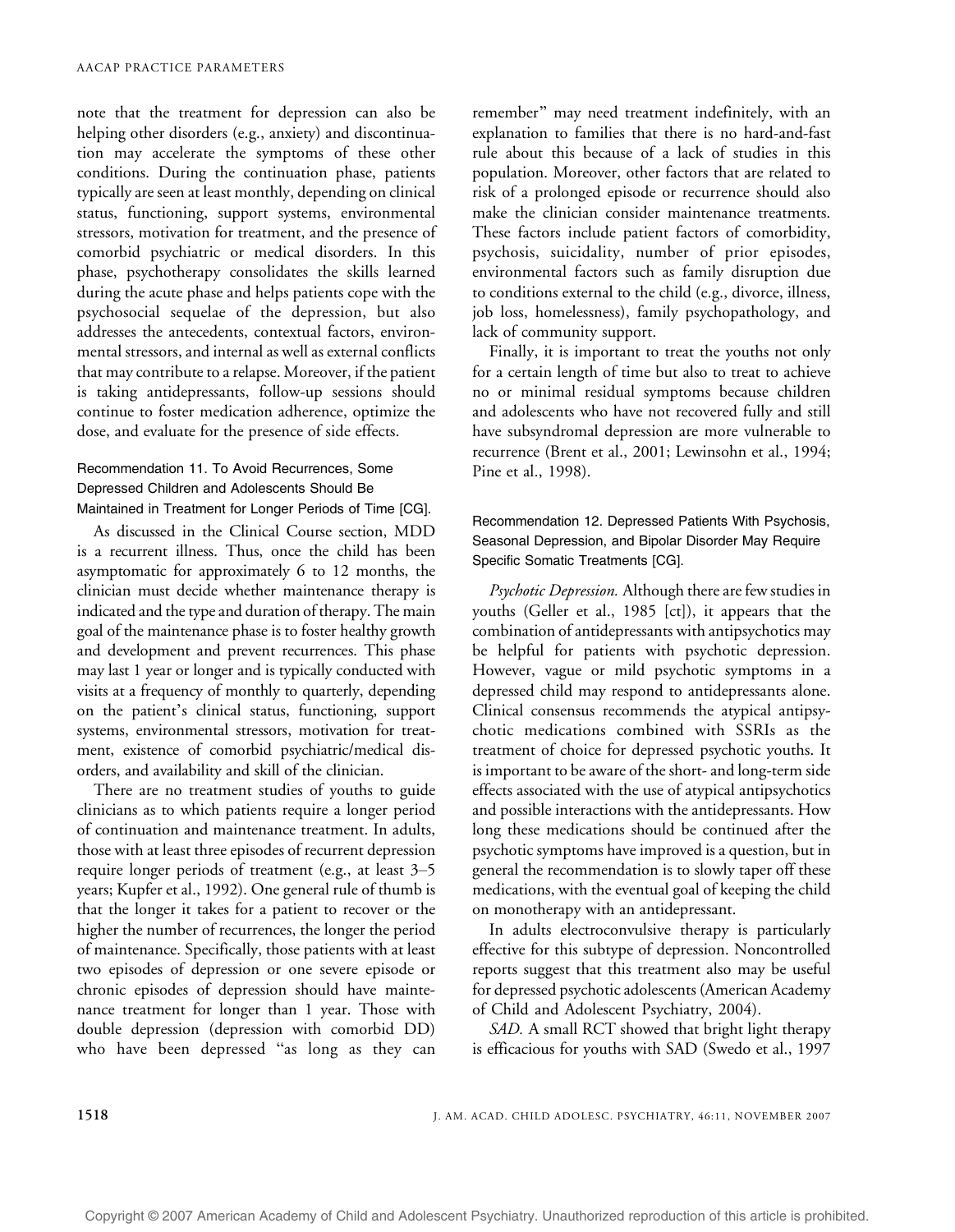[rct]). It appears that patients may respond better during the morning hours, but morning hours may be difficult on school days and for youths who refuse to wake up early in the morning. Bright light therapy has been associated with some side effects, such as headaches and eye strain. Some authors have recommended an ophthalmological evaluation before initiating light therapy, but this practice has been frequently questioned unless patients have a history of eye illness. Treatment with light may induce episodes of hypomania or mania in vulnerable patients.

Bipolar Disorder. The symptoms of unipolar and bipolar depression are similar; therefore, early in the course of illness, it is difficult to determine whether a patient needs only an antidepressant or would benefit from concomitant use of mood stabilizers. As noted under Differential Diagnosis, some specific symptoms may warn the clinician about the possibility that the child is at risk of the development of a manic or hypomanic episode. Sometimes the child experiences mild recurrent hypomanic symptoms that often are overlooked. If indicators of risk of bipolar disorder are present (see Differential Diagnosis section), then the clinician should discuss with the patient and family the pros and cons of initiating a prophylactic moodstabilizing agent. Patients with a psychotic depression may be at greater risk of developing bipolar disorder (Geller et al., 1994; Strober and Carlson, 1982).

For mild to moderate unipolar depression in patients with a bipolar diathesis, it may be best to start with psychotherapy because the risk of manic conversion with the use of antidepressants is substantial (Martin et al., 2004). Also, if there is a strong suspicion that the child has bipolar disorder, a mood stabilizer, such as lithium carbonate, valproate, or lamotrigine may be indicated, particularly if the patient presents with a depressive disorder marked by mood lability (for further discussion of the treatment of bipolar depression, see Kowatch et al., 2005).

## Recommendation 13. Treatment Should Include the Management of Comorbid Conditions [MS].

It is of prime importance to treat the comorbid conditions that frequently accompany MDD because these conditions may influence the initiation, maintenance, and recurrence of depression; reduce the probability of a complete treatment response; and increase the risk of suicide, other functional impairment in school, and problems with interpersonal relationships associated with MDD (Birmaher et al., 1996, 2002; Curry et al., 2006; Daviss et al., 2001 [ct]; Fombonne et al., 2001a,b; Hamilton and Bridge, 1999; Hughes et al., 1990, 2007). Likewise, depressive symptoms also may negatively influence the treatment of comorbid disorders. Although there are few studies (e.g., Daviss et al., 2001 [ct]) to guide the clinician in how to sequence the treatment of depression and other comorbid disorders, we suggest that the clinician make a determination of which condition is causing the greatest distress and functional impairment and begin treatment with that disorder. Also, if recovery from depression is unlikely until a comorbid condition is addressed (e.g., severe malnutrition in anorexia, severe substance dependence such as cocaine or intravenous drug dependence), then the comorbid condition must be addressed first.

Several psychosocial and pharmacological treatments used to treat depression also may be useful for the treatment of comorbid conditions, particularly anxiety disorders (Bridge et al., 2007). For depressed youths with comorbid substance abuse, it is important to treat both disorders because depressive symptomatology increases the risk of persistent substance abuse and vice versa; abuse worsens the prognosis of the depression, and depression comorbid with substance abuse is a potent set of risk factors for completed suicide (American Academy of Child and Adolescent Psychiatry, 2001; Gould et al., 1998). One RCT in adults as well as an open trial in adolescents with depression comorbid with alcohol abuse found that fluoxetine was superior to placebo in reduction of both depressive symptoms and alcohol use (Cornelius et al., 2001). However, additional studies regarding the use of psychosocial and pharmacological treatments for depressed youths with comorbid substance abuse are necessary.

There are few published studies examining the efficacy of psychopharmacological or psychotherapeutic treatments for depression in medically ill children and adolescents. Studies are necessary, however, because diagnosable depression may occur frequently in children and adolescents with medical diseases, and medical illness and its treatment may change the natural course of depression (Lewinsohn et al., 1996). Furthermore, the pharmacokinetics, pharmacodynamics, and side effects of the antidepressants may be affected by both the medical illnesses and medications used to treat these illnesses. Psychotherapy is useful not only for treating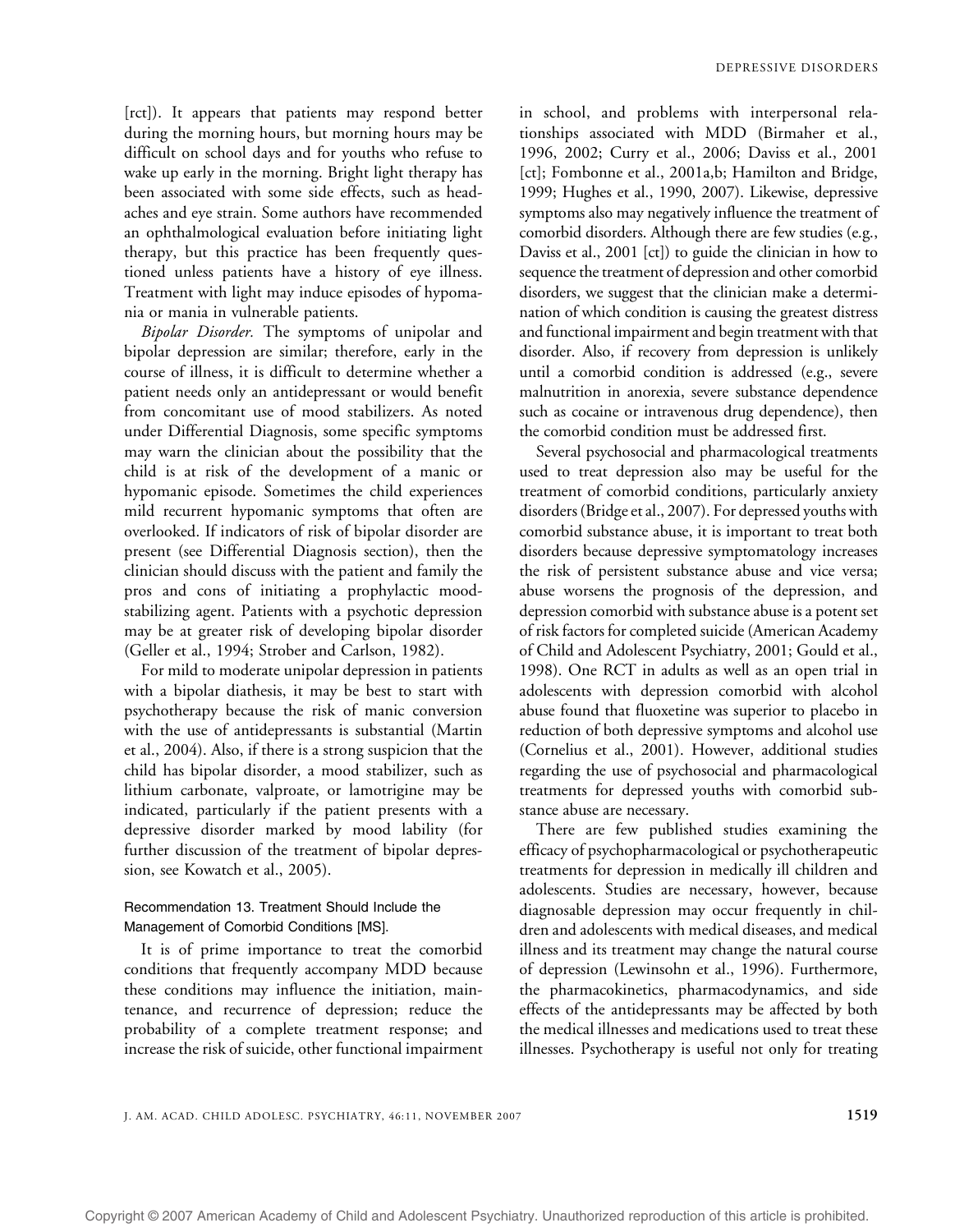depression in these children but also for helping these patients and their families cope with the medical illness (Kovacs et al., 1996; Szigethy et al., 2004 [ut]).

Recommendation 14. During All Treatment Phases, Clinicians Should Arrange Frequent Follow-up Contacts That Allow Sufficient Time to Monitor the Subject's Clinical Status, Environmental Conditions, and, If Appropriate, Medication Side Effects [MS].

Symptoms of depression, suicidal or homicidal ideation, mania or hypomania; development of new comorbid disorders; psychosocial and academic functioning; and environmental conditions should be reviewed frequently by interviewing the child, parents, and, if appropriate, other informants (e.g., teachers). Traditionally, treatment response has been determined by the absence of MDD criteria (e.g., no more than one DSM symptom; see Recommendation 6) or, more frequently, by a significant reduction (e.g.,  $\geq$ 50%) in symptom severity. However, using the latter criterion, patients deemed "responders" may still have considerable residual symptoms. Therefore, an absolute final score on the Beck Depression Inventory  $\leq$ 9 (Beck and Steer, 1987) or Children's Depression Rating Scale (Poznanski and Mokros, 1995)  $\leq$ 28 together with persistent improvement in patient's functioning for at least 2 weeks or longer may better reflect a satisfactory response. Overall improvement has also been measured using a score of 1 or 2 (very much or much improvement) in the Clinical Global Impression Scale, Improvement subscale (Guy, 1976).

Because the goal is to restore function and not just reduce symptoms, a lack of progress in functional status is an important clue that the depression is incompletely treated or that impaired functional status is due to a comorbid psychiatric or medical disorder or environmental factors. The functional improvement can be measured using several rating scales such as a score  $\geq$ 70 on the Global Assessment of Functioning (DSM-IV; American Psychiatric Association, 2000b) or the Children's Global Assessment Scale (Shaffer et al., 1983).

If a patient is being treated with medications, then it is important to evaluate the adherence to medication treatment, presence of side effects, and youth and parent beliefs about the medication benefits and its side effects that may contribute to poor adherence or premature discontinuation of treatment. History of suicidality, homicidal ideation, and somatic symptoms should be evaluated before starting the pharmacological treatment, and during treatment they should be differentiated from symptoms of mood and other psychiatric or medical conditions.

Recommendation 15. During All Treatment Phases, for a Child or Adolescent Who Is Not Responding to Appropriate Pharmacological and/or Psychotherapeutic Treatments, Consider Factors Associated With Poor Response [MS].

When managing patients who are not responding to treatment, the following reasons for treatment failure should be considered: misdiagnosis, unrecognized or untreated comorbid psychiatric or medical disorders (e.g., anxiety, dysthymic, eating, substance use, personality, hypothyroidism), undetected bipolar disorder, inappropriate pharmacotherapy or psychotherapy, inadequate length of treatment or dose, lack of adherence to treatment, medication side effects, exposure to chronic or severe life events (e.g., sexual abuse, ongoing family conflicts), personal identity issues (e.g., concern about same-sex attraction), cultural/ethnic factors, and an inadequate fit with, or skill level of, the psychotherapist.

Preliminary results of the NIMH multicenter study, the Treatment of Resistant Depression in Adolescents (TORDIA), showed that in depressed adolescents who have failed to respond to an adequate trial with a SSRI, a switch to another antidepressant plus CBT resulted in a better response than a switch to another antidepressant without additional psychotherapy (Brent et al., 2007 [rct]).

Open small studies using lithium and MAOI augmentation have shown contradictory results (Ryan et al., 1988a [ut], b; Strober et al., 1992 [ut]). Adult studies suggest that augmentation with T3 is efficacious and well-tolerated, but such studies have not been conducted in younger populations (Cooper-Kazaz et al., 2007 [rct]). Sallee et al. (1997 [rct]) found that intravenous clomipramine was superior to placebo for adolescents with treatment-resistant depression. Finally, some reports have suggested that adolescents with treatmentresistant depression may respond to ECT (American Academy of Child and Adolescent Psychiatry, 2004), but further research in this area is needed.

Several psychopharmacological strategies have been recommended for adults with resistant depression that may be applicable to youths: optimization (extending the initial medication trial and/or adjusting the dose, addition of CBT or IPT), switching to another agent in the same or a different class of medications, augmentation, or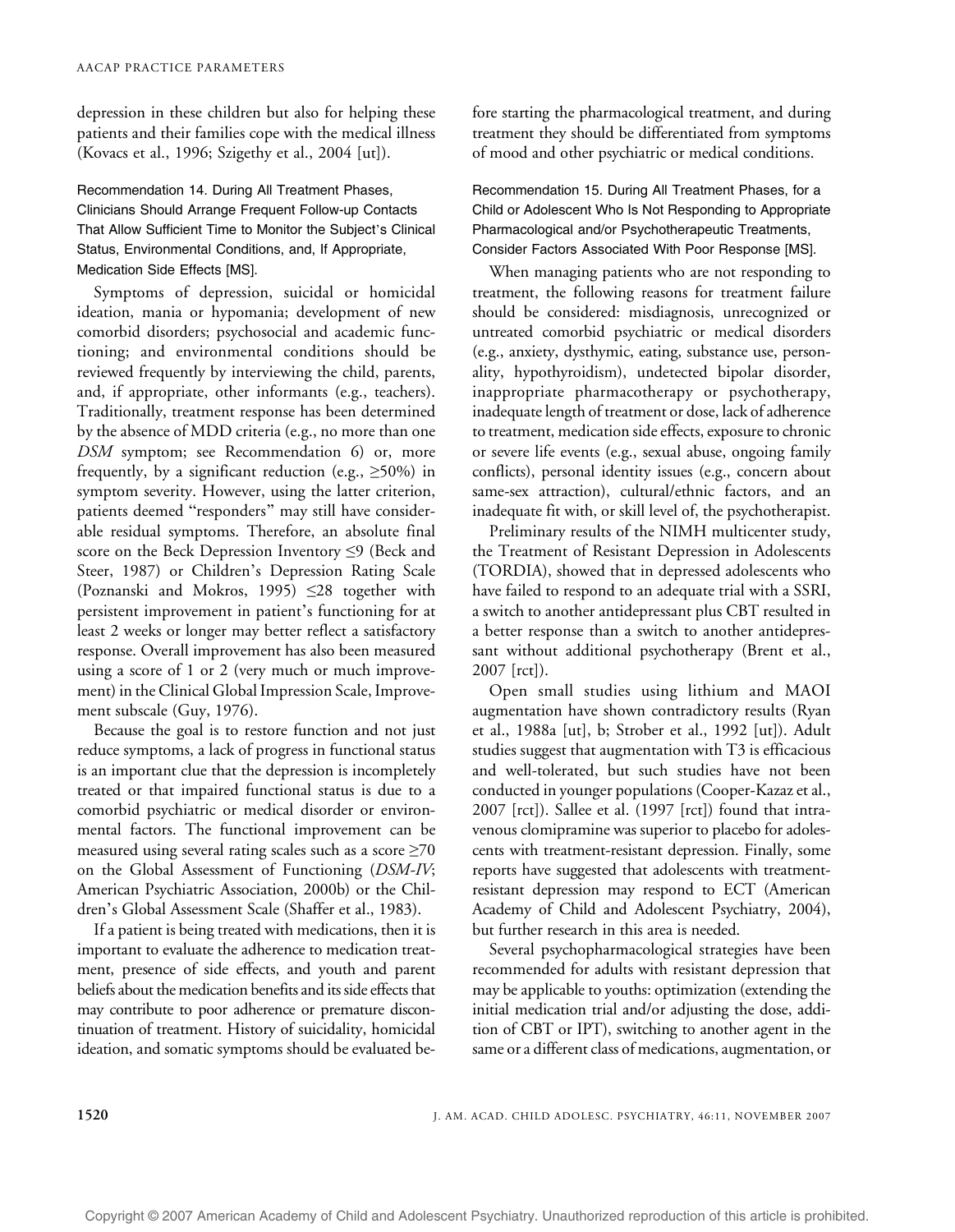a combination (e.g., lithium,  $T_3$ ; Hughes et al., 2007). Optimization and augmentation strategies are usually used when patients have shown a partial response to the current regimen, and switching is usually used when patients have not responded or cannot tolerate the medications, but no studies have validated these practices in children. In a landmark study of treatment-resistant depressed adults, after unsuccessful treatment with an SSRI, approximately one in four patients had a remission of symptoms after switching to another antidepressant (Rush et al., 2006 [rct], Trivedi et al., 2006 [rct]). In addition, a combination of medication plus CBT has been shown to be superior to medication management alone for the treatment of partial responders and for the prevention for relapse (Fava et al., 2004 [ut]; Keller et al., 2000 [rct]). A switch from one modality of treatment to another (medication to psychotherapy or vice versa) has been found to be helpful for some chronically depressed adults who have failed one monotherapy (Schatzberg et al., 2005 [ut]). Depressed adolescents and adults with a history of sexual abuse may show a lower likelihood for response to standard treatments and may need a psychotherapeutic approach that deals with interpersonal issues and the aftereffects of the trauma (Barbe et al., 2004b [rct]). Also, depressed adolescents randomized to CBT and fluoxetine showed the highest response when compared to those treated with monotherapy with CBT, fluoxetine, or placebo, although post hoc comparison between combination and fluoxetine alone was not significantly different, and, for more severe depressions, the combination was not superior to fluoxetine alone (Curry et al., 2006 [rct]). Finally, the use of somatic therapies that have not been well studied in children such as transcranial magnetic stimulation or more intensive somatic therapies for depressed teens such as electroconvulsive therapy should be considered.

Each of the above-noted strategies requires implementation in a systematic fashion, education of the patient and family, and support and education to reduce the potential for the patient to become hopeless.

## **PREVENTION**

Recommendation 16. Children With Risk Factors Associated With Development of Depressive Disorders Should Have Access to Early Services Interventions [CG].

Several RCTs using psychoeducation, cognitive, coping and social skills, and family therapy have targeted children and adolescents deemed to be at risk of depression by virtue of having subsyndromal depressive symptoms, a previous episode of depression, and/or a family history of depression (Beardslee et al., 2003; Clarke et al., 1995, 2001, 2002 [rct]; Jaycox et al., 1994 [rct]; Weisz et al., 1997 [rct]).

A recent meta-analysis of the existing literature regarding the prevention of depressive symptoms in youth showed that programs that included populations at risk were more effective than those targeting general populations (universal studies), particularly for females and older subjects. However, the effects of these treatments were small to modest, both immediately post-intervention and at an average follow-up of 6 months (Horowitz and Garber, 2006).

Successful treatment of mothers with depression was associated with significantly fewer new psychiatric diagnoses and higher remission rates of existing disorders in their children (Weissman et al., 2006a). Maternal depression has also been associated with less response to CBT for depression (Brent et al., 1998). These findings support the importance of early identification and vigorous treatment for depressed mothers in primary care or psychiatric clinics.

Early-onset dysthymia is associated with an increased risk of MDD (Kovacs et al., 1994), indicating the need for early treatment. Also, there is evidence that anxiety disorder is a precursor of depression (Kovacs et al., 1989; Pine et al., 1998; Weissman et al., 2005), and treatment of this disorder may reduce the onset and recurrences of depression (Dadds et al., 1999; Hayward et al., 2000). Because SSRIs appear to have a much greater efficacy for anxiety than for depression, vigorous detection and treatment of anxiety disorders may reduce the risk of subsequent depression.

The strategies for the prevention of onset or of recurrence of depression should include the amelioration of risk factors associated with this disorder. In addition, prevention may also include lifestyle modifications: regular and adequate sleep, exercise, a coping plan for stress (e.g., meditation, yoga, exercise, social activities), pursuit of enjoyable and meaningful activities, and avoidance of situations that are predictably stressful and nonproductive. For those with recurrent depression, a proactive plan to avoid stressors and a plan for coping with anticipated difficulties may be helpful in relapse and recurrence prevention. Finally, it is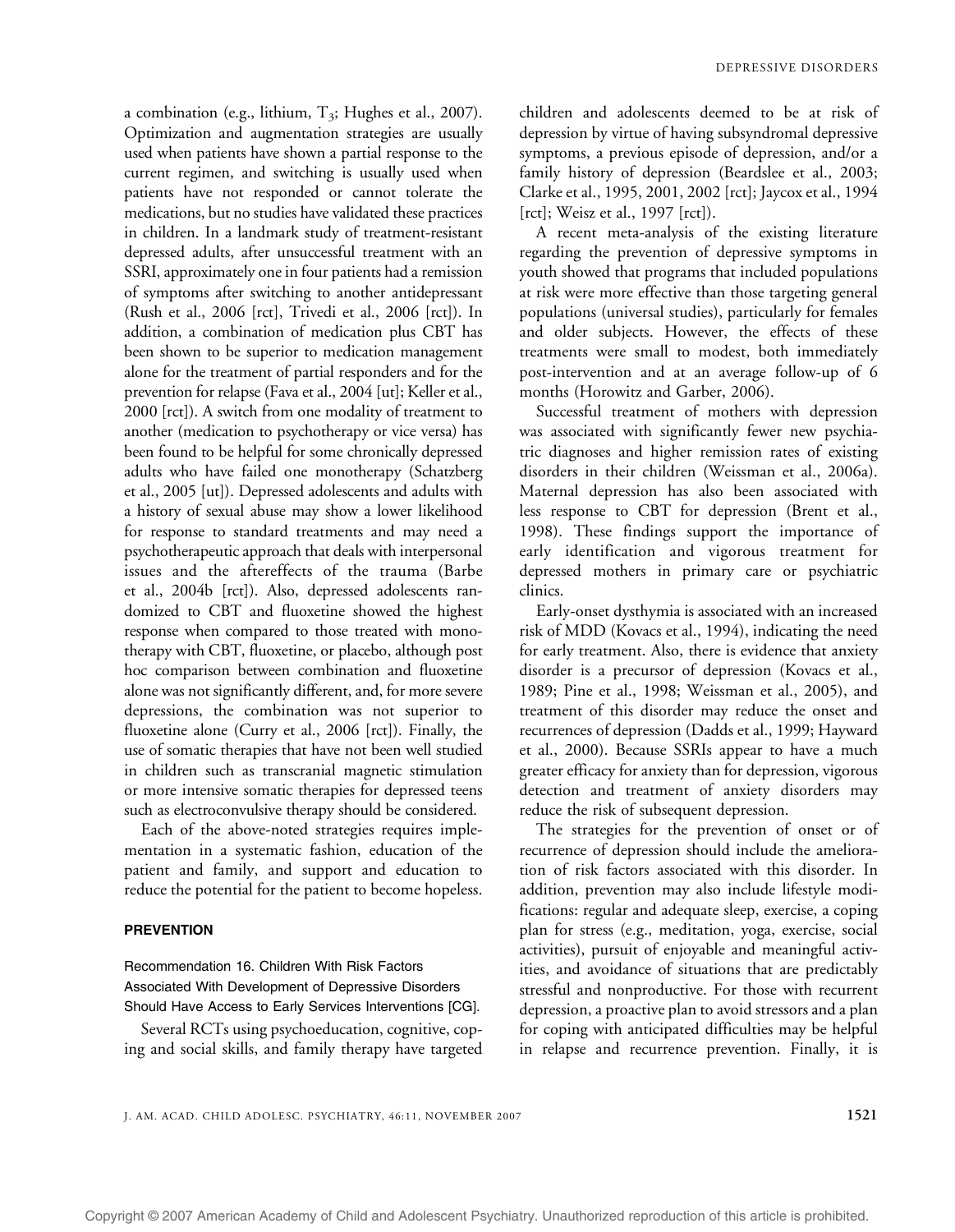important to educate caregivers, school personnel, pediatricians, and youths about the warning signs of depressive disorder and appropriate sources of assessment and treatment.

#### PARAMETER LIMITATIONS

AACAP practice parameters are developed to assist clinicians in psychiatric decision making. These parameters are not intended to define the standard of care, nor should they be deemed inclusive of all of the proper methods of care or exclusive of other methods of care directed at obtaining the desired results. The ultimate judgment regarding the care of a particular patient must be made by the clinician in light of all of the circumstances presented by the patient and his or her family, the diagnostic and treatment options available, and available resources.

#### REFERENCES

References with an asterisk (\*) are particularly recommended.

- \*American Academy of Child and Adolescent Psychiatry (1997), Practice parameter for the psychiatric assessment of children and adolescents. J Am Acad Child Adolesc Psychiatry 36(suppl):4S-20S
- \*American Academy of Child and Adolescent Psychiatry (1998), Practice parameter for the assessment and treatment of children and adolescents with depressive disorders. J Am Acad Child Adolesc Psychiatry 37(suppl):63S-83S
- \*American Academy of Child and Adolescent Psychiatry (2001), Practice parameter for the assessment and treatment of children and adolescents with suicidal behavior. *J Am Acad Child Adolesc Psychiatry* 40 (suppl):  $24S - 51S$
- \*American Academy of Child and Adolescent Psychiatry (2004), Practice parameter for the use of ECT with adolescents. J Am Acad Child Adolesc Psychiatry 43:1521–1539
- \*American Academy of Child and Adolescent Psychiatry (2005), Practice parameter for psychiatric consultation to schools. J Am Acad Child Adolesc Psychiatry 44:1068-1083
- \*American Academy of Child and Adolescent Psychiatry (2007), Practice parameter for the assessment of the family.  $\dot{J}$  Am Acad Child Adolesc Psychiatry 46:922-937
- \*American Academy of Child and Adolescent Psychiatry (submitted), Practice parameter for the use of psychotropic medications in children and adolescents. J Am Acad Child Adolesc Psychiatry
- \*American Psychiatric Association (2000a), Practice guidelines for the treatment of patients with major depressive disorder (Revision). Am J Psychiatry 157(suppl):1-45
- American Psychiatric Association (2000b), Diagnostic and Statistical Manual of Mental Disorders, 4th edition, text revision (DSM-IV-TR). Washington, DC: American Psychiatric Association
- \*Angold A, Costello EJ, Erkanli A (1999), Comorbidity. J Child Psychol Psychiatry 40:57-87
- \*Angold A, Costello EJ, Worthman CM (1998), Puberty and depression: the roles of age, pubertal status and pubertal timing. Psychol Med 28:51-61
- Apter A, Lipschitz A, Fong R et al. (2006), Evaluation of suicidal thoughts and behaviors in children and adolescents taking paroxetine. J Child Adolesc Psychopharmacol 16:77-90
- Asarnow JR, Goldstein MJ, Tompson M, Guthrie D (1993), One-year outcomes of depressive disorders in child psychiatric in-patients: evaluation of the prognostic power of a brief measure of expressed emotion. J Child Psychol Psychiatry 34:129-137
- \*Asarnow JR, Jaycox LH, Duan N et al. (2005), Effectiveness of a quality improvement intervention for adolescent depression in primary care clinics a randomized controlled trial.  $JAMA$  293:311-319
- Axelson DA, Perel JM, Birmaher B et al. (2002), Sertraline pharmacokinetics and dynamics in adolescents. J Am Acad Child Adolesc Psychiatry 41:1037-1044
- Barbe RP, Bridge J, Birmaher B, Kolko D, Brent DA (2004a), Suicidality and its relationship to treatment outcome in depressed adolescents. Suicide Life Threat Behav 34:44–55
- Barbe RP, Bridge J, Birmaher B, Kolko DJ, Brent DA (2004b), Lifetime history of sexual abuse, clinical presentation, and outcome in a clinical<br>trial for adolescent depression. *J Clin Psychiatry* 65:77–83
- Beardslee WR, Versage EM, Van de Velde P, Swatling S, Hoke H (2003), Preventing depression in children through resiliency promotion: the prevention intervention project. In: The Effects of Parental Dysfunction on Children, McMahon RJ, DeV Peters R, eds. New York: Kluwer Academic/Plenum, pp 71-86
- Beautrais AL (2000), Risk factors for suicide and attempted suicide among young people. Aust N Z Psychiatry 34:420–436
- Beck AT, Steer RA (1987), Manual for the Beck Depression Inventory. San Antonio, TX: Psychological Corporation
- \*Birmaher B, Arbelaez C, Brent D (2002), Course and outcome of child and adolescent major depressive disorder. Child Adolesc Psychiatr Clin N Am 11:619-637
- \*Birmaher B, Brent DA, Kolko D et al. (2000), Clinical outcome after shortterm psychotherapy for adolescents with major depressive disorder. Arch Gen Psychiatry 57:29-36
- \*Birmaher B, Ryan ND, Williamson DE et al. (1996), Childhood and adolescent depression: a review of the past ten years. Part I. J Am Acad Child Adolesc Psychiatry 35:1427-1439
- Boyer EW, Shannon M (2005), The serotonin syndrome. N Engl J Med 352:1112-1120
- \*Brent DA (2004), Antidepressants and pediatric depression-the risk of doing nothing.  $N$  Engl J Med 351:1598-1601
- \*Brent DA (2006), Glad for what TADS adds, but many TADS grads still sad. J Am Acad Child Adolesc Psychiatry 45:1461-1464
- Brent DA, Baugher M, Bridge J, Chen T, Chiappetta L (1999), Age- and sex-related risk factors for adolescent suicide. J Am Acad Child Adolesc Psychiatry 38:1497-1505
- Brent DA, Birmaher B, Kolko D, Baugher M, Bridge J (2001), Subsyndromal depression in adolescents after a brief psychotherapy trial: course and outcome. J Affect Disord 63:51-58
- Brent DA, Emslie G, Clarke G, et al. (2007) Treatment of SSRI-Resistant Depression in Adolescents (TORDIA): a test of treatment strategies in depressed adolescents who have not responded to an adequate trial of a selective serotonin reuptake inhibitor (SSRI). Presented at NCDEU 47th Annual Meeting, June 13, Boca Raton, FL
- \*Brent DA, Holder D, Kolko D et al. (1997), A clinical psychotherapy trial for adolescent depression comparing cognitive, family, and supportive treatments. Arch Gen Psychiatry 54:877-885
- Brent DA, Johnson B, Bartle S et al. (1993a), Personality disorder, tendency to impulsive violence, and suicidal behavior in adolescents. J Am Acad Child Adolesc Psychiatry 32:69-75
- Brent DA, Kolko D, Birmaher B et al. (1998), Predictors of treatment efficacy in a clinical trial of three psychosocial treatments for adolescent depression. J Am Acad Child Adolesc Psychiatry 37:906-914
- Brent DA, Perper JA, Goldstein CE et al. (1988), Risk factors for adolescent suicide: a comparison of adolescent suicide victims with suicidal inpatients. Arch Gen Psychiatry 45:581-588

1522 J. AM. ACAD. CHILD ADOLESC. PSYCHIATRY, 46:11, NOVEMBER 2007

Disclosure: Dr. Birmaher participates or has participated in forums for Solvay Pharmaceuticals, Inc., and Abcomm, Inc., and receives royalties from Random House. Dr. Bukstein receives or has received research support, acted as a consultant to, and/or served on the speakers' bureaus of Cephalon, Forest, McNeil Pediatrics, Shire, Eli Lilly, and Novartis. Drs. Brent, Bernet and Walter have no financial relationships to disclose.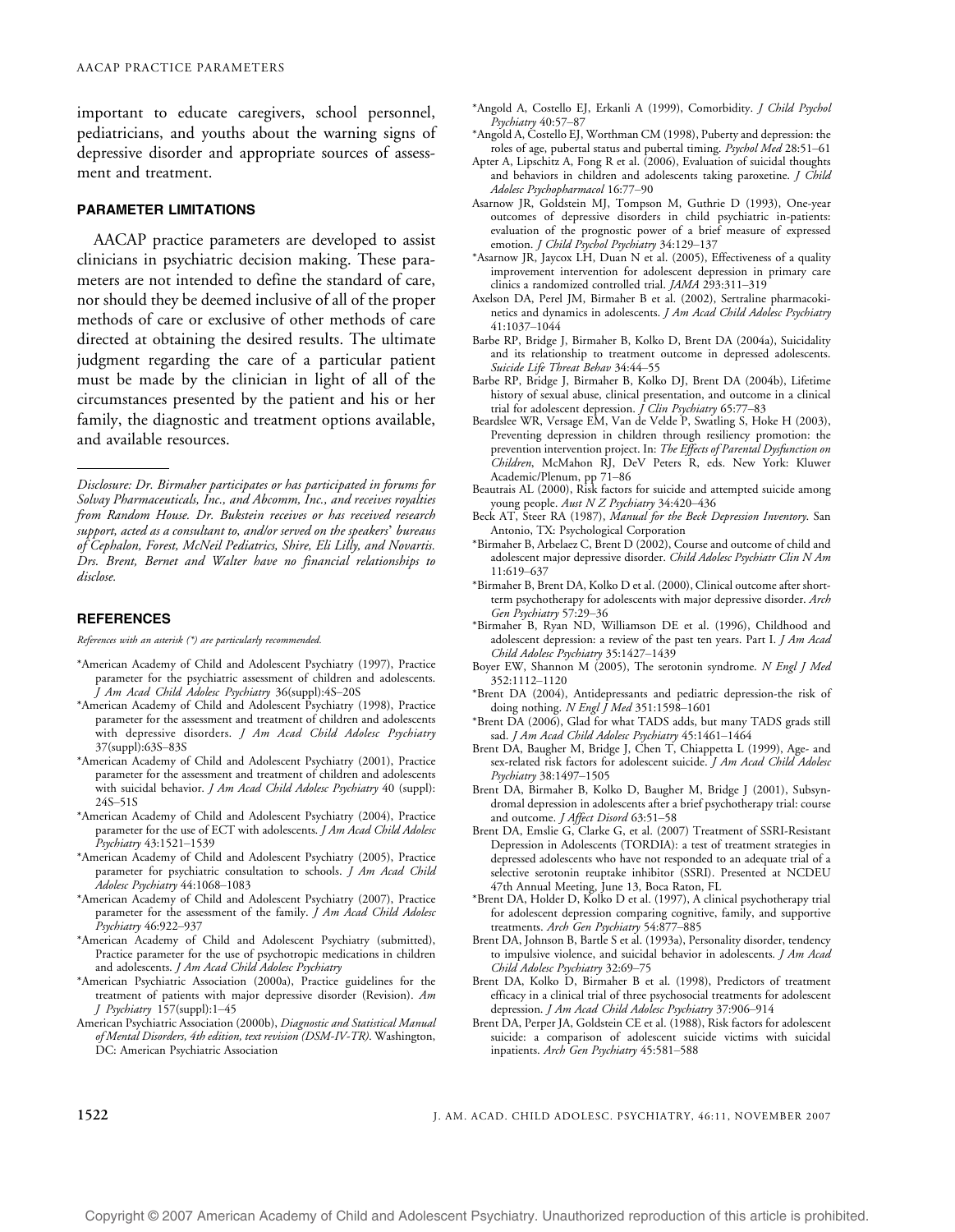- \*Brent DA, Perper JA, Moritz G, Baugher M, Schweers J, Roth C (1993b), Firearms and adolescent suicide. A community case-control study. Am J Dis Child 147:1066-1071
- Brent DA, Poling K, McKain B, Baugher M (1993c), A psychoeducational program for families of affectively ill children and adolescents. J Am Acad Child Adolesc Psychiatry 32:770-774
- \*Bridge JA, Iyengar S, Salary CB et al. (2007), Clinical response and risk for reported suicidal ideation and suicide attempts in pediatric antidepressant treatment: a meta-analysis of randomized controlled trials. JAMA 297:1683-1696
- \*Caspi A, Sugden K, Moffitt T et al. (2003), Influence of life stress on depression: moderation by a polymorphism in the 5-HTT gene. Science 301:386-389
- \*Cheung AH, Emslie GJ, Mayes TL (2005), Review of the efficacy and safety of antidepressants in youth depression. J Child Psychol Psychiatry 46:735-754
- Clarke G, Debar L, Lynch F et al. (2005), A randomized effectiveness trial of brief cognitive-behavioral therapy for depressed adolescents receiving antidepressant medication. J Am Acad Child Adolesc Psychiatry 44:  $888 - 898$
- Clarke GN, Hawkins W, Murphy M, Sheeber LB, Lewinsohn PM, Seeley JR (1995), Targeted prevention of unipolar depressive disorder in an at-risk sample of high school adolescents: a randomized trial of group cognitive intervention. J Am Acad Child Adolesc Psychiatry 34:312-321
- \*Clarke GN, Hornbrook M, Lynch F et al. (2001), A randomized trial of a group cognitive intervention for preventing depression in adolescent offspring of depressed parents. Arch Gen Psychiatry 58:1127-1134
- Clarke GN, Hornbrook M, Lynch F et al. (2002), Group cognitivebehavioral treatment for depressed adolescent offspring of depressed parents in a health maintenance organization. J Am Acad Child Adolesc  $P$ sychiatry 41:305-313
- \*Compton SN, March JS, Brent D, Albano AM, Weersing VR, Curry J (2004), Cognitive behavioral psychotherapy for anxiety and depressive disorders in children and adolescents: an evidence based medicine review. J Am Acad Child Adolesc Psychiatry 43:930-959
- Cooper-Kazaz R, Apter JT, Cohen R et al. (2007), Combined treatment with sertraline and liothyronine in major depression: a randomized, double-blind, placebo-controlled trial. Arch Gen Psychiatry 64:679-688
- Cornelius JR, Bukstein OG, Birmaher B et al. (2001), Fluoxetine in adolescents with major depression and an alcohol use disorder: an openlabel trial. Addict Behav 26:735-739
- \*Costello EJ, Pine DS, Hammen C et al. (2002), Development and natural history of mood disorders. Biol Psychiatry 52:529-542
- Crits-Christoph P, Mark D, Gibbons MBC (2002), Supportive-expressive psychodynamic therapy for depression. In: Comparative Treatments of Depression, Reinecke MA, Davison MR, eds. New York: Springer, pp 166-194
- Curry J, Rohde P, Simons A et al. (2006), Predictors and moderators of acute outcome in the Treatment for Adolescents With Depression Study (TADS). J Am Acad Child Adolesc Psychiatry 45:1427-1439
- Dadds MR, Holland DE, Laurens KR, Mullins M, Barrett PM (1999), Early intervention and prevention of anxiety disorders in children: results at 2 year follow-up. *J Consult Clin Psychol* 67:145-150
- Daviss WB, Bentivoglio P, Racusin R, Brown K, Bostic J, Wiley L (2001), Bupropion sustained release in adolescents with comorbid attention deficit hyperactivity. J Am Acad Child Adolesc Psychiatry 40:307-314
- Daviss WB, Perel JM, Rudolph GR et al. (2005), Steady-state pharmacokinetics of bupropion SR in juvenile patients. J Am Acad Child Adolesc Psychiatry 44:349-357
- Diamond GS, Reis BF, Diamond GM, Siqueland L, Isaacs L (2002), Attachment based family therapy for depressed adolescents: a treatment development study. *J Am Acad Child Adolesc Psychiatry*  $41:1190-1196$
- Emslie GJ, Findling RL, Yeung PP, Kunz NR, Li Y(2007), Venlafaxine ER for the treatment of pediatric subjects with depression: results of two placebo-controlled trials. J Am Acad Child Adolesc Psychiatry 46:479-488
- \*Emslie GJ, Heiligenstein JH, Hoog SL et al. (2004), Fluoxetine treatment for prevention of relapse of depression in children and adolescents: a double-blind, placebo-controlled study. J Am Acad Child Adolesc Psychiatry 43:1397-1405
- \*Emslie GJ, Heiligenstein JH, Wagner KD et al. (2002), Fluoxetine for acute treatment of depression in children and adolescents: a placebocontrolled, randomized clinical trial. J Am Acad Child Adolesc Psychiatry 41:1205-1215
- Emslie GJ, Kratochvil C, Vitiello B et al. (2006), Treatment for Adolescents with Depression Study (TADS): safety results. J Am Acad Child Adolesc Psychiatry 45:1440-1455
- Emslie GJ, Rush AJ, Weinberg WA, Kowatch RA, Carmody T, Mayes TL (1998), Fluoxetine in child and adolescent depression: acute and maintenance treatment. Depress Anxiety 7:32-39
- Emslie GJ, Rush AJ, Weinberg WA et al. (1997), A double-blind, randomized, placebo-controlled trial of fluoxetine in children and adolescents with depression. Arch Gen Psychiatry 54:1031-1037
- Fava GA, Ruini C, Rafanelli C, Finos L, Conti S, Grandi S (2004), Six-year outcome of cognitive behavior therapy for prevention of recurrent depression. Am J Psychiatry  $161:1872-1876$
- Fergusson DM, Horwood LJ, Ridder EM, Beautrais AL (2005), Subthreshold depression in adolescence and mental health outcomes in adulthood. Arch Gen Psychiatry 62:66-72
- Fergusson DM, Wanner B, Vitaro F, Horwood LJ, Swain-Campbell N (2003), Deviant peer affiliations and depression: confounding or causation. J Abnorm Child Psychol 31:605-618
- Fergusson DM, Woodward LJ (2002), Mental health, educational, and social role outcomes of adolescents with depression. Arch Gen Psychiatry 59:225-231
- \*Findling RL, Feeny NC, Stansbrey RJ, DelPorto-Bedoya D, Demeter C (2002), Somatic treatment for depressive illnesses in children and adolescents. Child Adolesc Psychiatr Clin N Am 11:555-578
- \*Findling RL, McNamara NK, Stansbrey RJ et al. (2006), The relevance of pharmacokinetic studies in designing efficacy trials in juvenile major depression. J Child Adolesc Psychopharmacol 16:131-145
- Fochtmann LJ, Gelenberg AJ (2005), Guideline watch: practice guideline for the treatment of patients with major depressive disorder, 2nd edition. FOCUS J Lifelong Learn Psychiatry 3:334-342
- \*Fombonne E, Wostear G, Cooper V, Harrington R, Rutter M (2001a), The Maudsley long term follow-up of child and adolescent depression. 1. Psychiatric outcomes in adulthood. Br J Psychiatry 179:210-217
- Fombonne E, Wostear G, Cooper V, Harrington R, Rutter M (2001b), The Maudsley long-term follow-up of child and adolescent depression. 2. Suicidality, criminality and social dysfunction in adulthood. Br J Psychiatry 179:218-223
- Frank E, Prien RF, Jarrett RB et al. (1991), Conceptualization and rationale for consensus definitions of terms in major depressive disorder: remission, recovery, relapse, and recurrence. Arch Gen Psychiatry 48:  $851 - 855$
- \*Garber J, Hilsman R (1992), Cognition, stress, and depression in children and adolescents. Child Adolesc Psychiatr Clin N Am 1:129-167
- \*Garber J, Keiley MK, Martin NC (2002), Developmental trajectories of adolescents' depressive symptoms: predictors of change. J Consult Clin Psychol 70:79-95
- Geller B, Cooper TB, Farooki ZQ, Chestnut EC (1985), Dose and plasma levels of nortriptyline and chlorpromazine in delusionally depressed adolescents and of nortriptyline in nondelusionally depressed adolescents. Am J Psychiatry 142:336-338
- Geller B, Fox LW, Clark KA (1994), Rate and predictors of prepubertal bipolarity during follow-up of 6- to 12 year-old depressed children. J Am Acad Child Adolesc Psychiatry 33:461-468
- \*Gibbons RD, Hur K, Bhaumik DK, Mann JJ (2005), The relationship between antidepressant medication use and rate of suicide. Arch Gen Psychiatry 62:165-172
- Gibbons RD, Hur K, Bhaumik DK, Mann JJ (2006), The relationship between antidepressant prescription rates and rate of early adolescent suicide. Am J Psychiatry 163:1898-1904
- Gonzalez-Tejera G, Canino G, Ramirez R et al. (2005), Examining minor and major depression in adolescents. J Child Psychol Psychiatry 46: 888-899
- \*Goodyer IM, Dubicka B, Wilkinson P et al. (2007), A randomized controlled trial of SSRIs and routine specialist care with and without

 $J.$  AM. ACAD. CHILD ADOLESC. PSYCHIATRY,  $46:11$ , NOVEMBER 2007 1523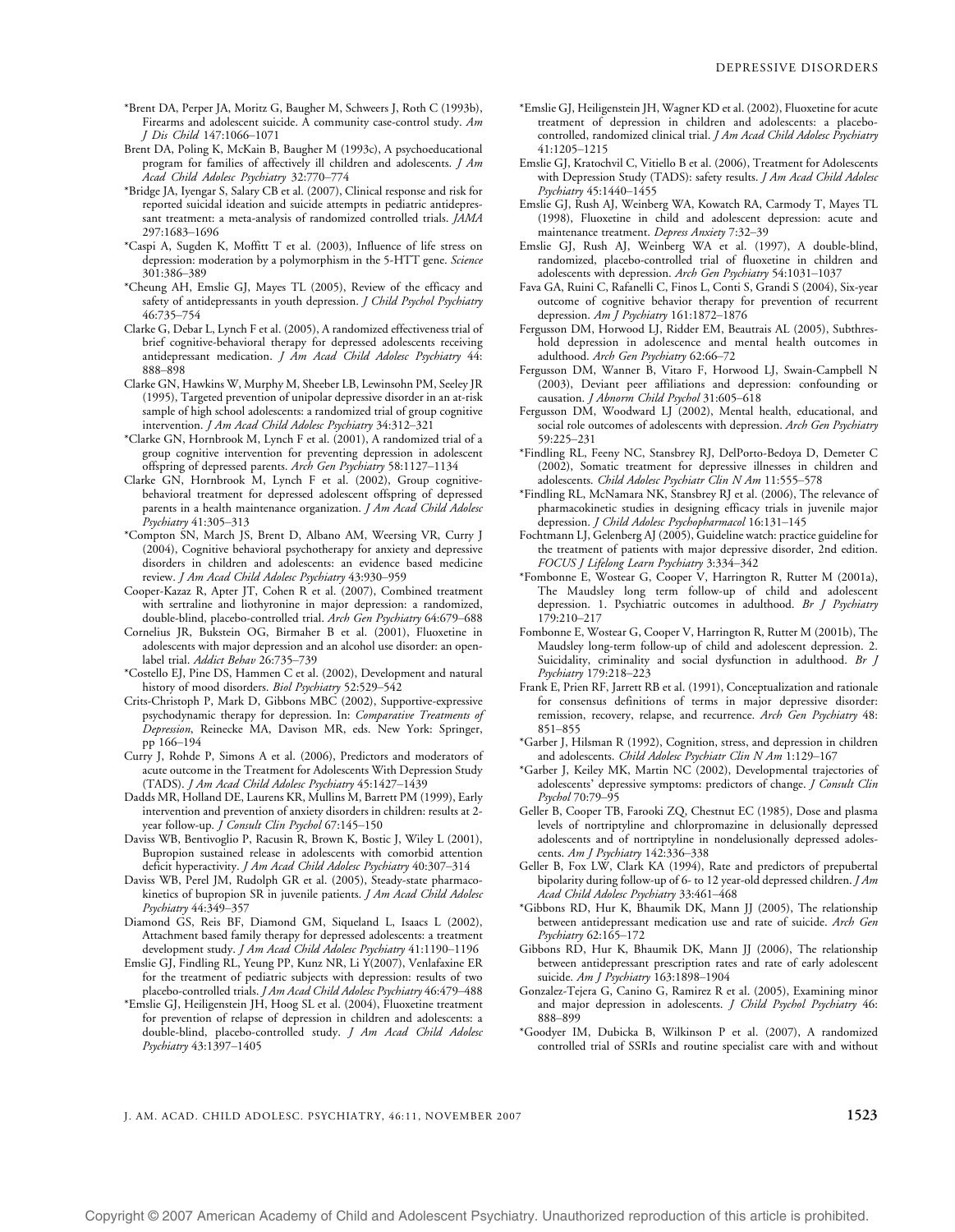cognitive behavior therapy in adolescents with major depression. BMJ 335:142-146

- \*Gould MS, King R, Greenwald S et al. (1998), Psychopathology associated with suicidal ideation and attempts among children and adolescents. J Am Acad Child Adolesc Psychiatry 37:915-923
- Guy W (1976), ECDEU Assessment Manual of Psychopharmacology. Rockville, MD: National Institute of Mental Health, US Department of Health, Education, and Welfare, Psychopharmacology Research Branch
- Haley G, Fine S, Marriage K (1988), Psychotic features in adolescents with major depression. J Am Acad Child Adolesc Psychiatry 27:489-493
- Hamilton JD, Bridge J (1999), Outcome at 6 months of 50 adolescents with major depression treated in a health maintenance organization. J Am Acad Child Adolesc Psychiatry 38:1340-1346
- \*Hammad TA, Laughren T, Racoosin J (2006), Suicidality in pediatric patients treated with antidepressant drugs. Arch Gen Psychiatry 63:  $332 - 339$
- \*Hammen C, Brennan PA, Shih JH (2004), Family discord and stress predictors of depression and other disorders in adolescent children of depressed and nondepressed women. J Am Acad Child Adolesc Psychiatry 43:994-1002
- Hammen C, Shih J, Altman T, Brennan PA (2003), Interpersonal impairment and the prediction of depressive symptoms in adolescent children of depressed and nondepressed mothers. J Am Acad Child Adolesc Psychiatry 42:571-577
- \*Harrington R, Campbell F, Shoebridge P, Whittaker J (1998), Metaanalysis of CBT for depression in adolescents. *J Am Acad Child Adolesc* Psychiatry 37:1005-1007
- Harrington RC (2001), Childhood depression and conduct disorder: different routes to the same outcome? Arch Gen Psychiatry 58:237-238
- Hayward C, Varady S, Albano AM, Thienemann ML, Henderson L, Schatzberg A (2000), Cognitive-behavioral group therapy for social phobia in female adolescents: results of a pilot study. J Am Acad Child Adolesc Psychiatry 39:721-726
- \*Hazell P, O\_Connell D, Heathcote D, Henry D (2006), Tricyclic drugs for depression in children and adolescents. Cochrane Depression, Anxiety and Neurosis Group. Cochrane Database Syst Rev
- Heiligenstein JH, Hoog SL, Wagner KD et al. (2006), Fluoxetine 40-60 mg versus fluoxetine 20 mg in the treatment of children and adolescents with a less-than-complete response to nine-week treatment with fluoxetine 10-20 mg: a pilot study. J Child Adolesc Psychopharmacol  $16:207 - 217$
- \*Horowitz J, Garber J (2006), The prevention of depressive symptoms in children and adolescents: a meta-analytic review. J Consult Clin Psychol 74:401-415
- Hughes C, Preskorn S, Weller E, Weller R, Hassanein R, Tucker S (1990), The effect of concomitant disorders in childhood depression on predicting treatment response. Psychopharmacol Bull 26:235-238
- \*Hughes CW, Emslie GJ, Crismon ML et al. (2007), The Texas childhood medication algorithm project: update from the Texas consensus conference panel on medication treatment for the treatment of childhood major depressive disorder. J Am Acad Child Adolesc Psychiatry 46:687–686
- Jaycox LH, Reivich KJ, Gillham J (1994), Prevention of depressive symptoms in school children. Behav Res Ther 32:801-816
- \*Kaufman J, Martin A, King RA, Charney D (2001), Are child-, adolescent-, and adult-onset depression one and the same disorder? Biol Psychiatry 49:980-1001
- Keller MB, McCullough JP, Klein DN et al. (2000), A comparison of nefazodone, the cognitive behavioral-analysis system of psychotherapy, and their combination for the treatment of chronic depression. N Engl J Med 342:1462-1470
- Kennard B, Silva S, Vitiello B et al. (2006), Remission and residual symptoms after short-term treatment in the Treatment of Adolescents With Depression Study (TADS). J Am Acad Child Adolesc Psychiatry 45:1404-1411
- Kendler KS, Kuhn JW, Vittum J, Prescott CA, Riley B (2005), The interaction of stressful life events and a serotonin transporter polymorphism

in the prediction of episodes of major depression: a replication. Arch Gen Psychiatry 62:529-535

- \*Klein DN, Dougherty LR, Olino TM (2005), Toward guidelines for evidence-based assessment of depression in children and adolescents. J Clin Child Adolesc Psychol 34:412-432
- Klein DN, Taylor EB, Dickstein S, Harding K (1988), Primary early-onset dysthymia: comparison with primary nonbipolar nonchronic major depression on demographic, clinical, familial, personality, and socioenvironmental characteristics and short-term outcome. J Abnorm Psychol 97:387-398
- \*Kovacs M, Akiskal S, Gatsonis C, Parrone PL (1994), Childhood-onset dysthymic disorder. Arch Gen Psychiatry 51:365-374
- Kovacs M, Gatsonis C, Paulauskas S, Richards C (1989), Depressive disorders in childhood: IV. A longitudinal study of comorbidity with and risk for anxiety disorders. Arch Gen Psychiatry 46:776-782
- Kovacs M, Mukerji P, Iyengar S, Drash A (1996), Psychiatric disorder and metabolic control among youths with IDDM: a longitudinal study. Diabetes Care 19:318-323
- Kowatch RA, Fristad MA, Birmaher B, Wagner KD, Findling RL, Hellander M, and the Child Psychiatric Workgroup on Bipolar Disorder (2005), Treatment guidelines for children and adolescents with bipolar disorder. J Am Acad Child Adolesc Psychiatry 44:213-235
- Kratochvil C, Emslie G, Silva S, et al. (2006), Acute time to response in the Treatment for Adolescents With Depression Study (TADS). J Am Acad Child Adolesc Psychiatry 45:1412-1418
- Kroll L, Harrington R, Jayson D, Fraser J, Gowers S (1996), Pilot study of continuation cognitive-behavioral therapy for major depression in adolescent psychiatric patients. J Am Acad Child Adolesc Psychiatry 35:1156-1161
- Kupfer DJ, Frank E, Perel JM et al. (1992), Five-year outcome for maintenance therapies in recurrent depression. Arch Gen Psychiatry 49: 769-773
- Lake MB, Birmaher B, Wassick S, Mathos K, Yelovich AK (2000), Bleeding and selective serotonin reuptake inhibitors in childhood and adolescence. J Child Adolesc Psychopharmacol 10:35-38
- Leonard HL, March J, Rickler KC, Allen AJ (1997), Review of the pharmacology of the selective serotonin reuptake inhibitors in children and adolescents. J Am Acad Child Adolesc Psychiatry 36:725-736
- \*Lewinsohn PM, Clarke GN, Seeley JR, Rohde P (1994), Major depression in community adolescents: age at onset, episode duration, and time to recurrence. J Am Acad Child Adolesc Psychiatry 33:809-818
- Lewinsohn PM, Pettit JW, Joiner TE Jr, Seeley JR (2003a), The symptomatic expression of major depressive disorder in adolescents and young adults. *J Abnorm Psychol* 112:244-52
- Lewinsohn PM, Rohde P, Seeley JR (1998), Major depressive disorder in older adolescents: prevalence, risk factors, and clinical implications. Clin Psychol Rev 18:765-794
- Lewinsohn PM, Rohde P, Seeley JR, Hops H (1991), Comorbidity of unipolar depression I: major depression with dysthymia. *J Abnorm* Psychol 100:205-213
- \*Lewinsohn PM, Rohde P, Seeley JR, Klein DN, Gotlib IH (2003b), Psychosocial functioning of young adults who have experienced and recovered from major depressive disorder during adolescence. J Abnorm Psychol 112:353-363
- Lewinsohn PM, Seeley JR, Hibbard J, Rohde P, Sack WH (1996), Crosssectional and prospective relationships between physical morbidity and depression in older adolescents. J Am Acad Child Adolesc Psychiatry 35:1120-1129
- \*Lewinsohn PM, Solomon A, Seeley JR, Zeiss A (2000), Clinical implications of "subthreshold" depressive symptoms. J Abnorm Psychol 103: 345-351
- \*Luby JL, Mrakotsky C, Heffelfinger A, Brown K, Hessler M, Spitznagel E (2003), Modification of DSM-IV criteria for depressed preschool children. Am J Psychiatry 160:1169-1172
- Luby JL, Mrakotsky C, Heffelfinger A, Brown K, Spitznagel E (2004), Characteristics of depressed preschoolers with and without anhedonia: evidence for a melancholic depressive subtype in young children. Am J Psychiatry 161:1998-2004
- \*March J, Silva S, Petrycki S et al. (2004), Fluoxetine, cognitive behavioral

1524 J. AM. ACAD. CHILD ADOLESC. PSYCHIATRY, 46:11, NOVEMBER 2007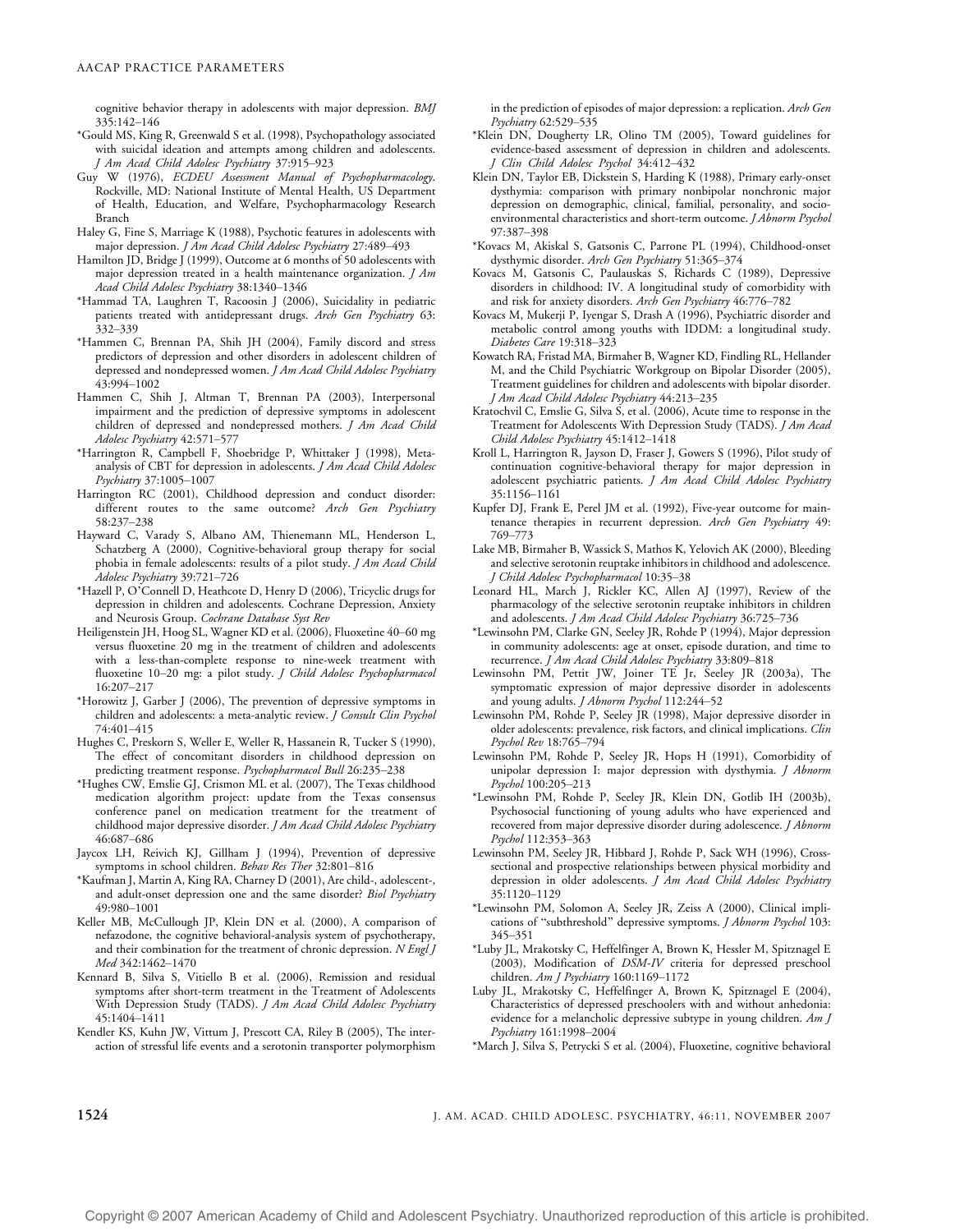therapy, and their combination for adolescents with depression: Treatment for Adolescents With Depression Study (TADS) randomized controlled trial. JAMA 292:807-820

- March JS, Klee BJ, Kremer C (2006a), Treatment benefit and the risk of suicidality in multicenter, randomized, controlled trials of sertraline in children and adolescents. J Child Adolesc Psychopharmacol 16:  $91 - 101$
- \*March JS, Silva S, Vitiello B et al. (2006b), The Treatment for Adolescents With Depression Study (TADS): methods and message at 12 weeks. J Am Acad Child Adolesc Psychiatry 45:1393–1403
- \*Martin A, Young C, Leckman JF, Mukonoweshuro C, Rosenheck R, Leslie D (2004), Age effects on antidepressant-induced manic conversion. Arch Pediatr Adolesc Med 158:773-780
- Masi G, Favilla L, Mucci M, Poli P, Romano R (2001), Depressive symptoms in children and adolescents with dysthymic disorder. Psychopathology 34:29-35
- Melvin GA, Tonge BJ, King NJ, Heyne D, Gordon MS, Klimkeit E (2006), A comparison of cognitive-behavioral therapy, sertraline, and their combination for adolescent depression. J Am Acad Child Adolesc Psychiatry 45:1151-1161
- \*Mufson L, Dorta KP, Wickramaratne P, Nomura Y, Olfson M, Weissman MM (2004), A randomized effectiveness trial of interpersonal psychotherapy for depressed adolescents. Arch Gen Psychiatry 61: 577-584
- Mufson L, Weissman MM, Moreau D, Garfinkel R (1999), Efficacy of interpersonal psychotherapy for depressed adolescents. Arch Gen Psychiatry 56:573-579
- Muratori F, Picchi L, Bruni G, Patarnello M, Romagnoli G (2003), A twoyear follow-up of psychodynamic psychotherapy for internalizing disorders in children. J Am Acad Child Adolesc Psychiatry 42:331-339
- \*Myers K, Winters NC (2002), Ten-year review of rating scales. II: Scales for internalizing disorders. *J Am Acad Child Adolesc Psychiatry* 41: 634-659
- \*National Institute of Clinical Excellence (NICE) (2004), National Collaborating Center for Mental Health. Depression: Management of Depression in Primary and Secondary Care. Clinical Guideline 23. Available at: http://guidance.nice.org.uk/CG23
- \*Nomura Y, Wickramaratne PJ, Warner V, Mufson L, Weissman MM (2002), Family discord, parental depression, and psychopathology in offspring: ten-year follow-up. J Am Acad Child Adolesc Psychiatry 41:  $402 - 409$
- Olfson M, Shaffer D, Marcus SC, Greenberg T (2003), Relationship between antidepressant medication treatment and suicide in adolescents. Arch Gen Psychiatry 60:978-982
- \*Pine DS, Cohen P, Gurley D, Brook J, Ma Y (1998), The risk for earlyadulthood anxiety and depressive disorders in adolescents with anxiety and depressive disorders. Arch Gen Psychiatry 55:56-64
- Pine DS, Cohen P, Johnson JG, Brook JS (2002), Adolescent life events as predictors of adult depression. *J Affect Disord* 68:49-57
- Pine DS, Lissek S, Klein RG et al. (2004), Face-memory and emotion: associations with major depression in children and adolescents. J Child Psychol Psychiatry 45:1199-1208
- Pilowsky DJ, Wickramaratne P, Nomura Y, Weissman MM (2006), Family discord, parental depression, and psychopathology in offspring: 20-year follow-up. J Am Acad Child Psychiatry 45:452-460
- Posner K, Oquendo MA, Stanley B, Davies M, Gould M ( 2007), Columbia Classification Algorithm of Suicide Assessment (C-CASA): classification of suicidal events in the FDA's Pediatric Suicidal Risk Analysis of Antidepressants. Am J Psychiatry 164:1029-1034
- Poznanski EO, Mokros HB (1995), Children's Depression Rating Scale, Revised (CDRS-R) Manual. Los Angeles: Western Psychological Services
- Reinherz HZ, Paradis AD, Giaconia RM, Stashwick CK, Fitzmaurice G (2003), Childhood and adolescent predictors of major depression in the transition to adulthood. Am J Psychiatry  $160:2141-2147$
- \*Renaud J, Brent DA, Baugher M, Birmaher B, Kolko DJ, Bridge J (1998), Rapid response to psychosocial treatment for adolescent depression: a two-year follow-up. J Am Acad Child Adolesc Psychiatry 37:1184-1190 \*Rey JM, Martin A, Krabman P (2004), Is the party over? Cannabis and

juvenile psychiatric disorder: the last ten years. J Am Acad Child Adolesc Psychiatry 43:1194-1205

- Reynolds WM, Coats KI (1986), A comparison of cognitive-behavioral therapy and relaxation training for the treatment of depression in adolescents. J Consult Clin Psychol 54:653-660
- Rohde P, Clarke GN, Mace DE, Jorgensen JS, Seeley JR (2004), An efficacy/ effectiveness study of cognitive-behavioral treatment for adolescents with comorbid major depression and conduct disorder. J Am Acad Child Adolesc Psychiatry 43:660-668
- Rohde P, Lewinsohn PM, Seeley JR (1991), Comorbidity of unipolar depression: II. Comorbidity with other mental disorders in adolescents and adults. *J Abnorm Psychol* 100:214-222
- Rossello J, Bernal G (1999), The efficacy of cognitive-behavioral and interpersonal treatments for depression in Puerto Rican adolescents. J Consult Clin Psychol 67:734-745
- \*Rush AJ, Trivedi MH, Wisniewski SR et al. (2006), Bupropion-SR, sertraline, or venlafaxine-XR after failure of SSRIs for depression. N Engl J Med 354:1231-1242
- Ryan N, Meyer V, Dachille S, Mazzie D, Puig-Antich J (1988b), Lithium antidepressant augmentation in TCA-refractory depression in adolescents. J Am Acad Child Adolesc Psychiatry 27:371-376
- Ryan N, Puig-Antich J, Rabinovich H et al. (1988a), MAOIs in adolescent major depression unresponsive to tricyclic antidepressant. J Am Acad Child Adolesc Psychiatry 27:755-758
- Safer DJ, Zito JM (2006), Treatment-emergent adverse events from selective serotonin reuptake inhibitors by age group: children versus adolescents. J Child Adolesc Psychopharmacol 16:159-169
- Sallee FR, Vrindavanam NS, Deas-Nesmith D, Carson SW, Sethuraman G (1997), Pulse intravenous clomipramine for depressed adolescents: a double-blind, controlled trial. Am J Psychiatry 154:668-673
- Sanford M, Boyle M, McCleery L et al. (2006), A pilot study of adjunctive family psychoeducation in adolescent major depression: feasibility and treatment effect. J Am Acad Child Adolesc Psychiatry 45:386-395
- Schatzberg AF, Rush AJ, Arnow BA et al. (2005), Chronic depression: medication (nefazodone) or psychotherapy (CBASP) is effective when the other is not. Arch Gen Psychiatry 62:513-520
- Shaffer D, Gould MS, Brasic J et al. (1983), A Children's Global Assessment Scale (CGAS). Arch Gen Psychiatry 40:1228-1231
- \*Simon GE, Savarino J (2007), Suicide attempts among patients starting depression treatment with medications or psychotherapy. Am J Psychiatry 164:1029-1034
- Stark KD, Reynolds WM, Kaslow NJ (1987), A comparison of the relative efficacy of self-control therapy and a behavioral problem-solving therapy for depression in children. J Abnorm Child Psychol 15:919-113
- Stewart JW, McGrath PJ, Rabkin JG, Quitkin FM (1993), Atypical depression: a valid clinical entity? Psychiatr Clin North Am 16: 479-494
- Strober M, Carlson G (1982), Bipolar illness in adolescents with major depression. Arch Gen Psychiatry 39:549-555
- Strober M, Freeman R, Rigali J, Schmidt S, Diamond R (1992), The pharmacotherapy of depressive illness in adolescence: II. Effects of lithium augmentation in nonresponders to imipramine. *J Am Acad Child* Adolesc Psychiatry 31:16-20
- Strober M, Lampert C, Schmidt S, Morrel W (1993), The course of major depressive disorder in adolescents: I. Recovery and risk of manic switching in a follow-up of psychotic and nonpsychotic subtypes. J Am Acad Child Adolesc Psychiatry 32:34–42
- Swedo SE, Allen AJ, Glod CA et al. (1997), A controlled trial of light therapy for the treatment of pediatric seasonal affective disorder. J Am Acad Child Adolesc Psychiatry 36:816-821
- Swedo SE, Pleeter JD, Richter DM et al. (1995), Rates of seasonal affective disorder in children and adolescents. Am J Psychiatry 152:1016-1019
- Szigethy E, Whitton SW, Levy-Warren A, DeMaso DR, Weisz J, Beardslee WR (2004), Cognitive-behavioral therapy for depression in adolescents with inflammatory bowel disease: a pilot study. *J Am Acad Child Adolesc* Psychiatry 43:1469-1477
- \*Trivedi MH, Fava M, Wisniewski SR et al. (2006), Medication augmentation after the failure of SSRIs for depression. N Engl J Med 354: 1243-1252

J. AM. ACAD. CHILD ADOLESC. PSYCHIATRY, 46:11, NOVEMBER 2007 1525